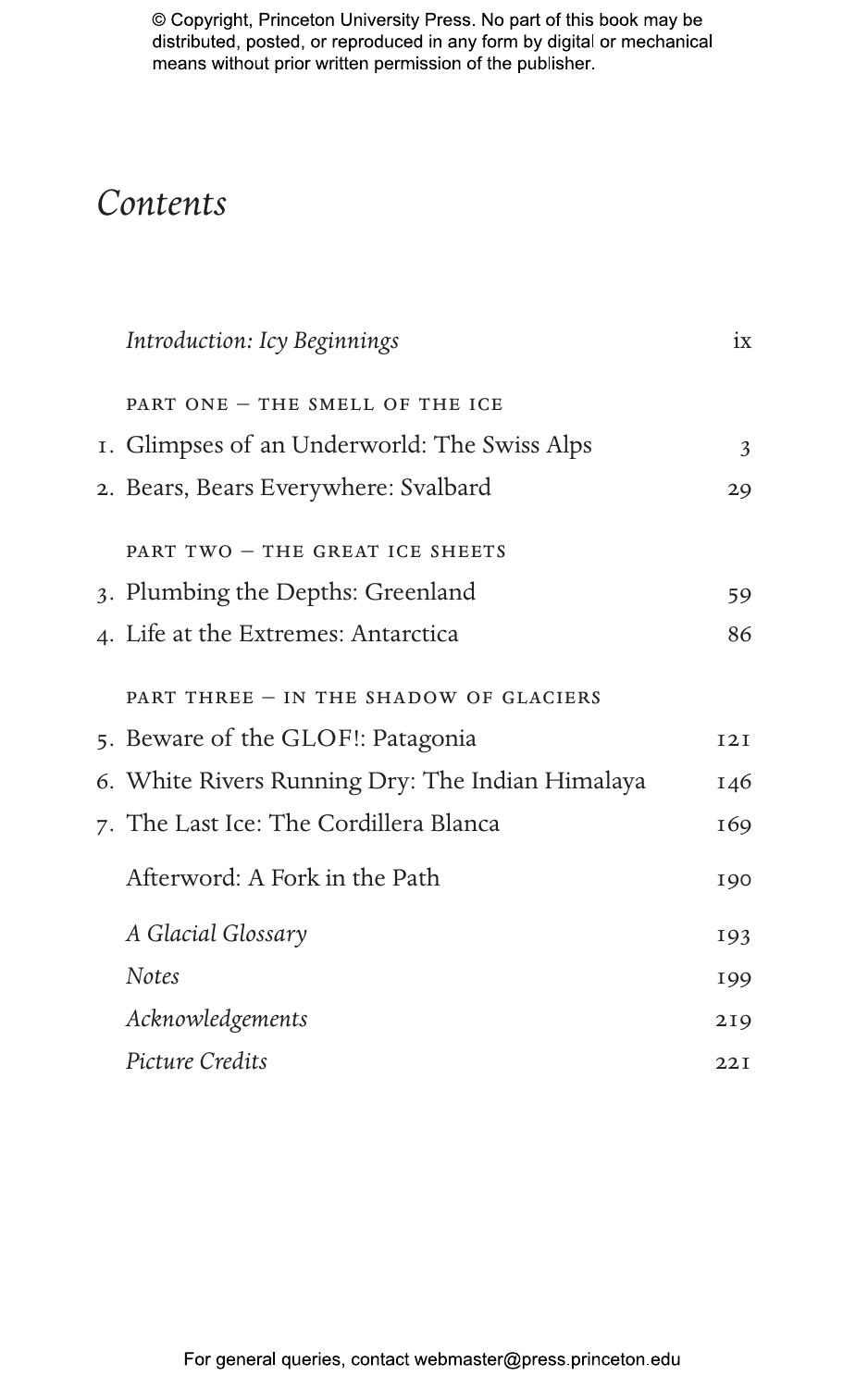# *1. Glimpses of an Underworld*

*The Swiss Alps*

I was twenty, on my first expedition, a somewhat green Geography undergraduate working as a field assistant on a research project that aimed to uncover mysterious details about the flow and plumbing of the Haut Glacier d'Arolla, a small, relatively accessible valley glacier tucked up high in the Swiss Alps. I had pored for hours over the theories of glaciers in geography textbooks, of course, and was familiar with their handiwork from family holidays in the Cairngorms – but it was here that I would meet one for the very first time.

I had come completely unprepared, with a small rucksack full of mostly summer clothes, my brother's old army boots (several sizes too big) and a plastic mac which had served me well in Scotland but boasted the breathability of a crisp packet. Camped at 2,500 metres above sea level in the rocky valley of the Haut Glacier d'Arolla, I had spent my first night sleeping on cardboard in an old sleeping bag I'd used for sleep-overs when I was eleven, with its thin walls of clumpy polyester fibres and all the heat retention of a hessian sack. At this point I'd never heard of Polartec, or Gore-Tex, or even the concept of a Karrimat. Constantly disturbed by the muffled roar of the glacial river not far below and the shotgun-like cracks of rockfalls on the slopes above, not to mention the thin air which laboured my breath and the cold that made my bones throb with pain, I'd barely slept. Suddenly I understood why glaciers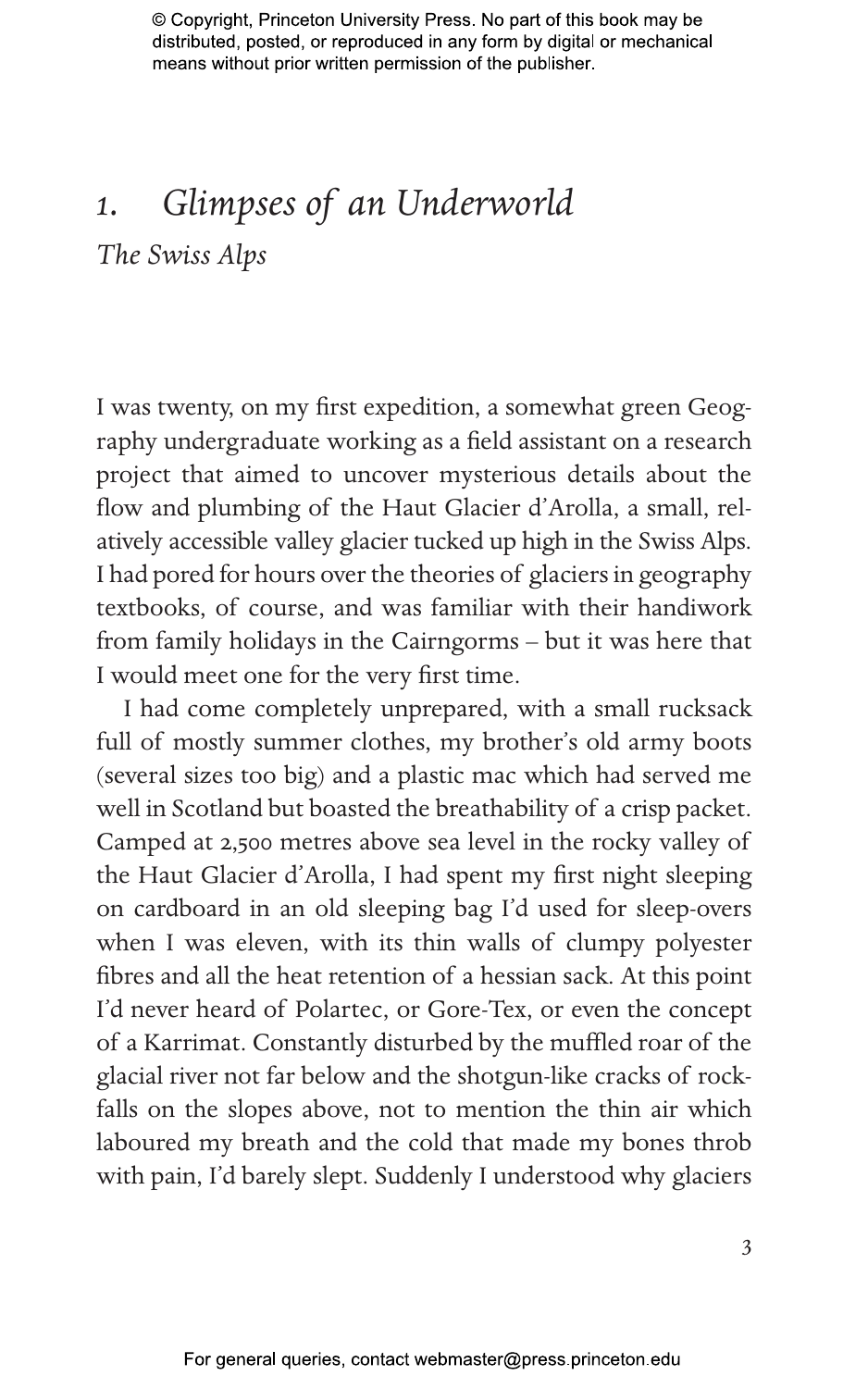### *Ice Rivers*

had been considered the resting place of ghouls and evil spirits in medieval times.

So this is where it all began – my journey as a glaciologist. Of course, I was following the deeply grooved path of many before me. The European Alps have always been a prime stomping ground for glaciologists, with glaciers of all shapes and sizes mostly accessible by foot – from the elongated, streamlined twenty-kilometre-long ice tongue of the Swiss Aletsch Glacier to tiny, stubby glaciers which are barely noticeable, perched high up in concave rock depressions (cirques) above the wide plains far below. Spanning 1,000 kilometres between Nice in the west and Vienna in the east, the Alps are part of a much greater mountain system, the Alpides, which stretches as far as the western Himalaya. Mountains are always a sign of geological drama, and so it is for the Alps, which formed as the African plate began to creep north into the European plate around 100 million years ago.

During their most intense collision, around thirty million years ago, the two plates squashed old crystalline basement rocks and younger seafloor sediments from a pre-Mediterranean ocean, neatly folding them into a series of vertically stacked 'nappes' – rather like the sail of a boat when hauled in to be stored on the boom, fold overlapping fold. The rock was crumpled most vigorously in the western Alps, where the mountain belt is thinner but higher, and includes such giants as Mont Blanc – at 4,800 metres the pinnacle of western Europe. During the past two million years, the Alps have been reshaped and remoulded by intense phases of glacial erosion as the Earth has plunged in and out of long cold periods (glacials) and short warm periods (interglacials), which reflect natural oscillations of our climate caused by tiny shifts in the Earth's orbit of the sun.

It was Jean-Pierre Perraudin, a mountaineer and hunter from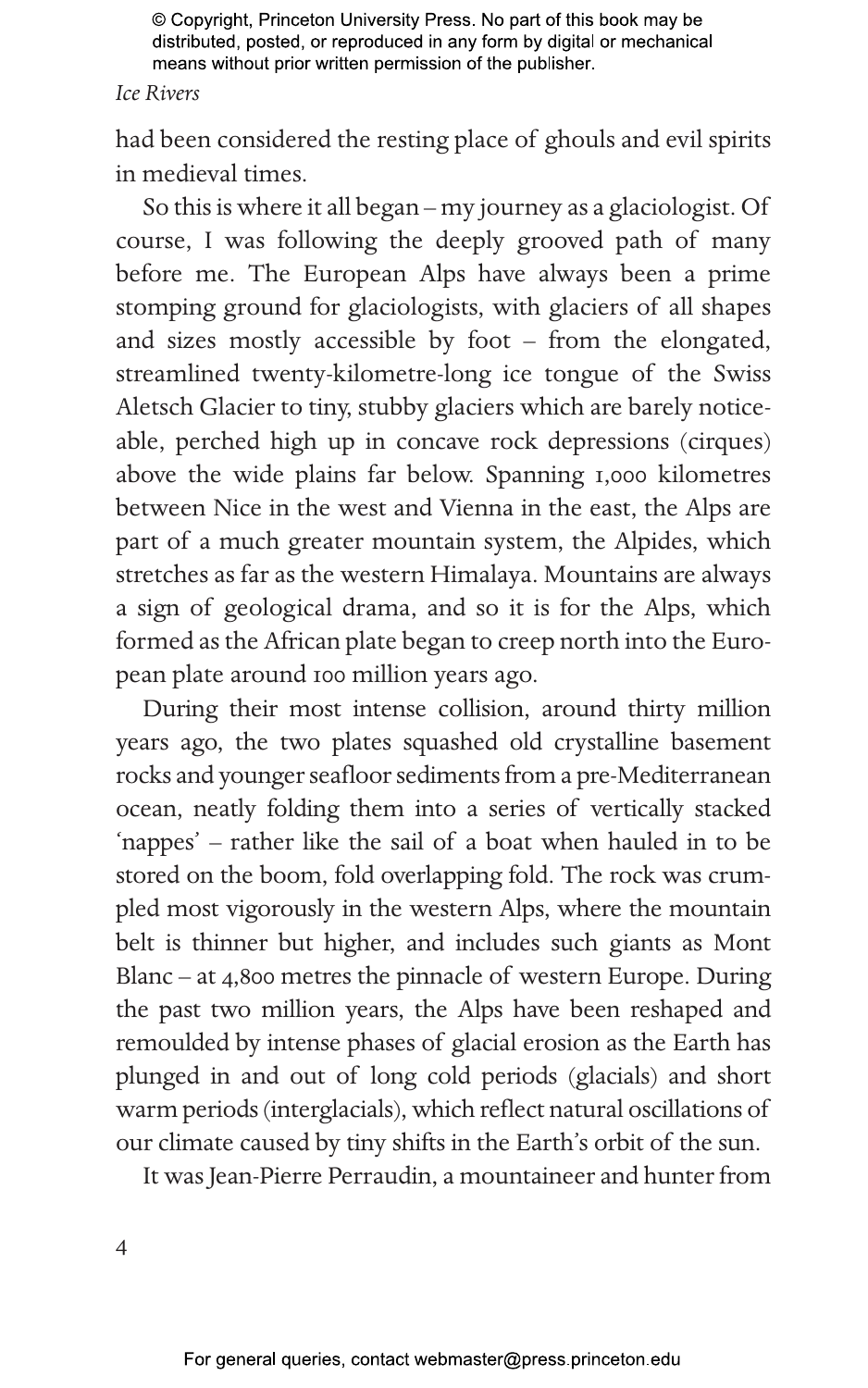#### *Glimpses of an Underworld*

Lourtier in the Valais region of Switzerland, not far from the Haut Glacier d'Arolla, who posited one of the first modern theories of glaciation.<sup>1</sup> He speculated around 1815 that oddly smoothed rock surfaces were caused by glaciers effectively 'sanding' the rock they flowed over, with any protruding rocks and stones in their basal ice layers gouging deep grooves in the direction of the ice flow. He observed that giant boulders strewn across the valleys near his home were of a foreign rock type, and must have been dumped there by a glacier when ice filled the valleys during the last glacial period. Although Perraudin had an intimate understanding of the mountains, still he had to toil against the prevailing belief of the day, which was that great biblical floods had been the protagonists in forming the alpine landscape. It seemed inconceivable to him that a flood could have dislodged and transported these giant boulders, which would clearly sink like stones. He spoke to the naturalist Jean de Charpentier about his findings, but de Charpentier dismissed them as 'extravagant' and 'not worth considering'.<sup>2</sup>

It took another fourteen years for Perraudin's theories about glaciers to be fully developed, first by Ignace Venetz, a highway and bridge engineer in Val de Bagnes and another native to the Valais region of Switzerland. He had attempted to create channels to drain meltwaters from a large lake which had grown at the edge of a local glacier when its ice advanced and dammed a stream – such glacier advances were common during such times and were a symptom of the final throes of a cold snap during the Middle Ages in Europe, popularly called 'the Little Ice Age'. However, Venetz failed in his attempts, and the lake catastrophically flooded the valley and destroyed many lives and houses.

Venetz had many conversations with Perraudin about the inner workings of glaciers. By 1829 he was finally convinced,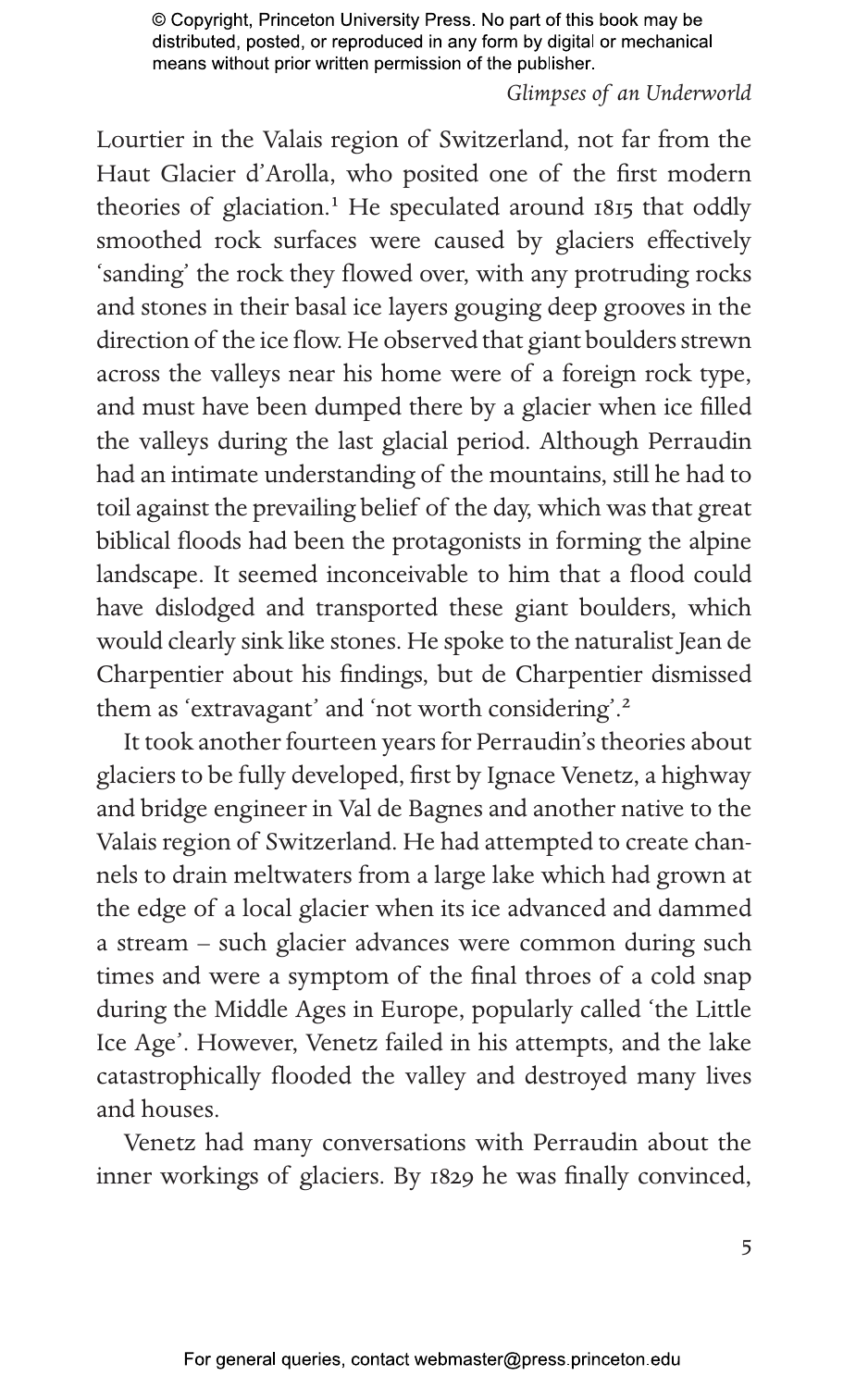# *Ice Rivers*

and presented his ideas at the annual meeting of the Swiss Society of Natural Sciences, which argued that the glaciers of his time were all that remained of a much larger mass of ice that once covered the Alps. This time, Jean de Charpentier supported him, now also swayed by these theories of massive glaciation. Yet it was Louis Agassiz, a Swiss biologist and geologist who grew up near Fribourg and ended up as a Professor of Natural History at the University of Neuchâtel, who, through a mixture of serendipity and determination, brought the early theories of glaciers to the fore in his famous *Études sur les Glaciers* in 1840. Agassiz is often lauded as the grandfather of glaciology, but in truth there were several, starting with Perraudin. They all applied pressure to the wall of conventional wisdom, until the wall weakened and ultimately collapsed.

The first time you wake up somewhere new in the mountains is always the most explosive for the senses. Dragging myself out from beneath my humble canvas on that first alpine morning, I was greeted by a panorama that remains one of the most memorable of my life. Directly across the valley an imposing mass of ice tumbled over a col (the saddle between two peaks) and down the seemingly vertical rock wall about five hundred metres in height – not a waterfall but an icefall, where the glacier meets the end of its hanging valley and must venture over the precipice below.

Here the glacier in question, the Bas Glacier d'Arolla, flows quickly down over the steep rock face, stretching until its tiny crystals can no longer deform fast enough to permit flow as a single mass, and the ice fractures in a million planes to form a chaotic field of crevasses and sharp ice towers, known as seracs. Icefalls are death traps to the mountaineer. Perhaps the most notorious example of an icefall can be found in the upper reaches of the Khumbu Glacier, the highest glacier on Earth,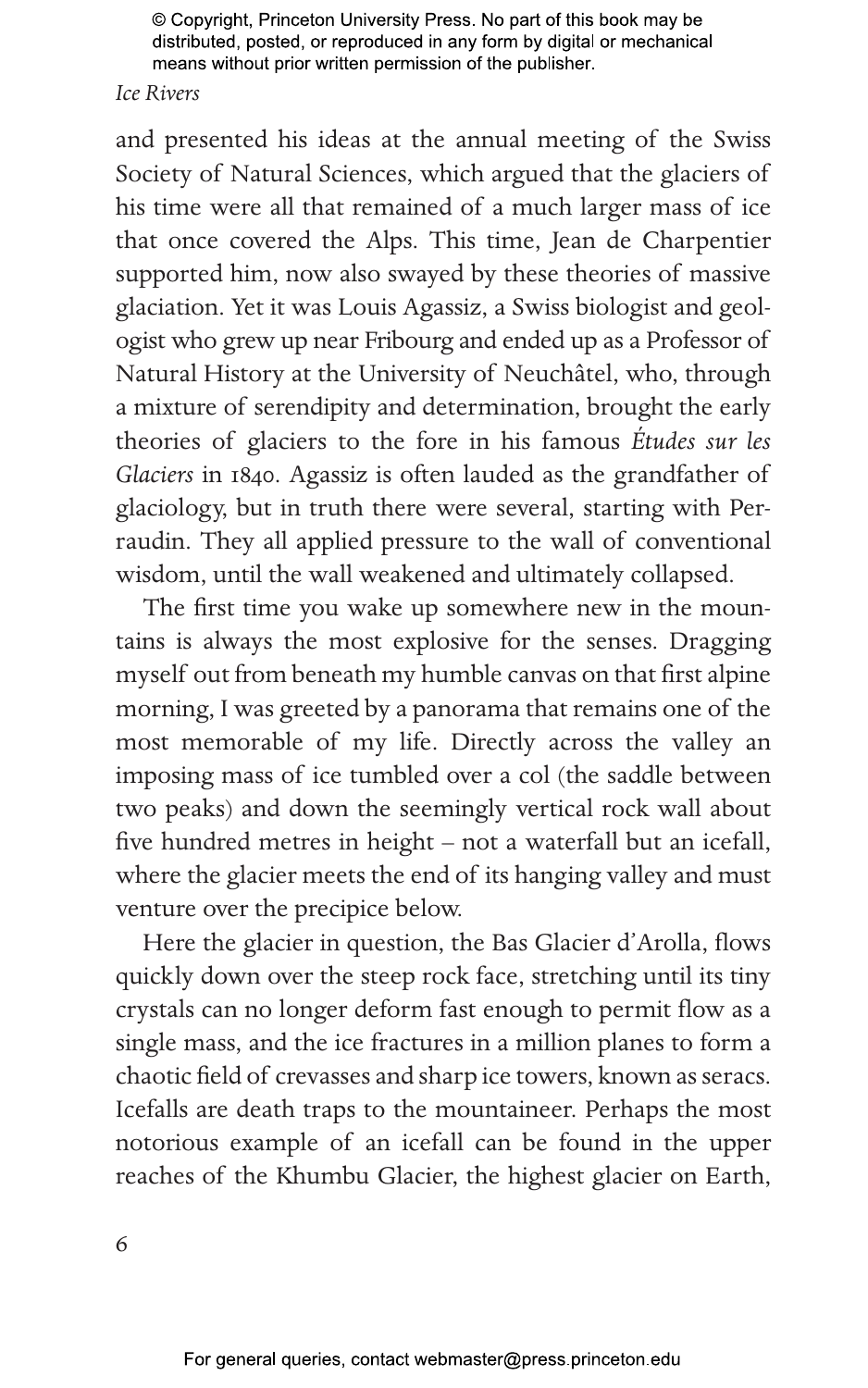#### *Glimpses of an Underworld*

which moves at about a metre per day. This is one of the most treacherous parts of the ascent from base camp to Mount Everest's summit in the Himalaya. Climbers can take as long as a day to pick their way through the glacier's tortuous path, and it has caused several dozen deaths over the last fifty years – simply because ice flows, and the faster it flows the more difficult it becomes for it to move as a single body, leading to crevasse fields and icefalls.

A rather incredible feature of glaciers is that they have been found to flow in three possible ways, the slowest of which is through the deformation of glacier ice crystals. Ice behaves more like a liquid than a solid; technically speaking, ice is a 'viscous fluid', or a 'non-Newtonian fluid', which means that its viscosity (or gloopiness) depends on its temperature and how much pressure it is under; the greater the pressure and the warmer the ice, the gloopier it becomes, and the more its crystals squash or 'deform'. Glaciers grow ever-deeper over time as snow accumulates, and compression plus a little melting and refreezing turn it to ice, after which the crystals start to deform under pressure. By this means, a typical alpine mountain glacier like the Haut Glacier d'Arolla might move just a few metres per year.

All glaciers flow by means of the imperceptible deformation of ice crystals, but they have much quicker ways of moving too. A second means by which glaciers flow involves the glacier sliding over a wet, slippery rock surface. Imagine taking an ice cube from the freezer, placing it on a flat plate, then tilting the plate – the ice cube slides off, right? Now consider the same ice cube on the same tilted surface, but still in the freezer – it's going nowhere, because the cube is frozen to the plate and there's no liquid water to lubricate its flow. Small glaciers in the Arctic, where the air is very cold, behave like the frozen ice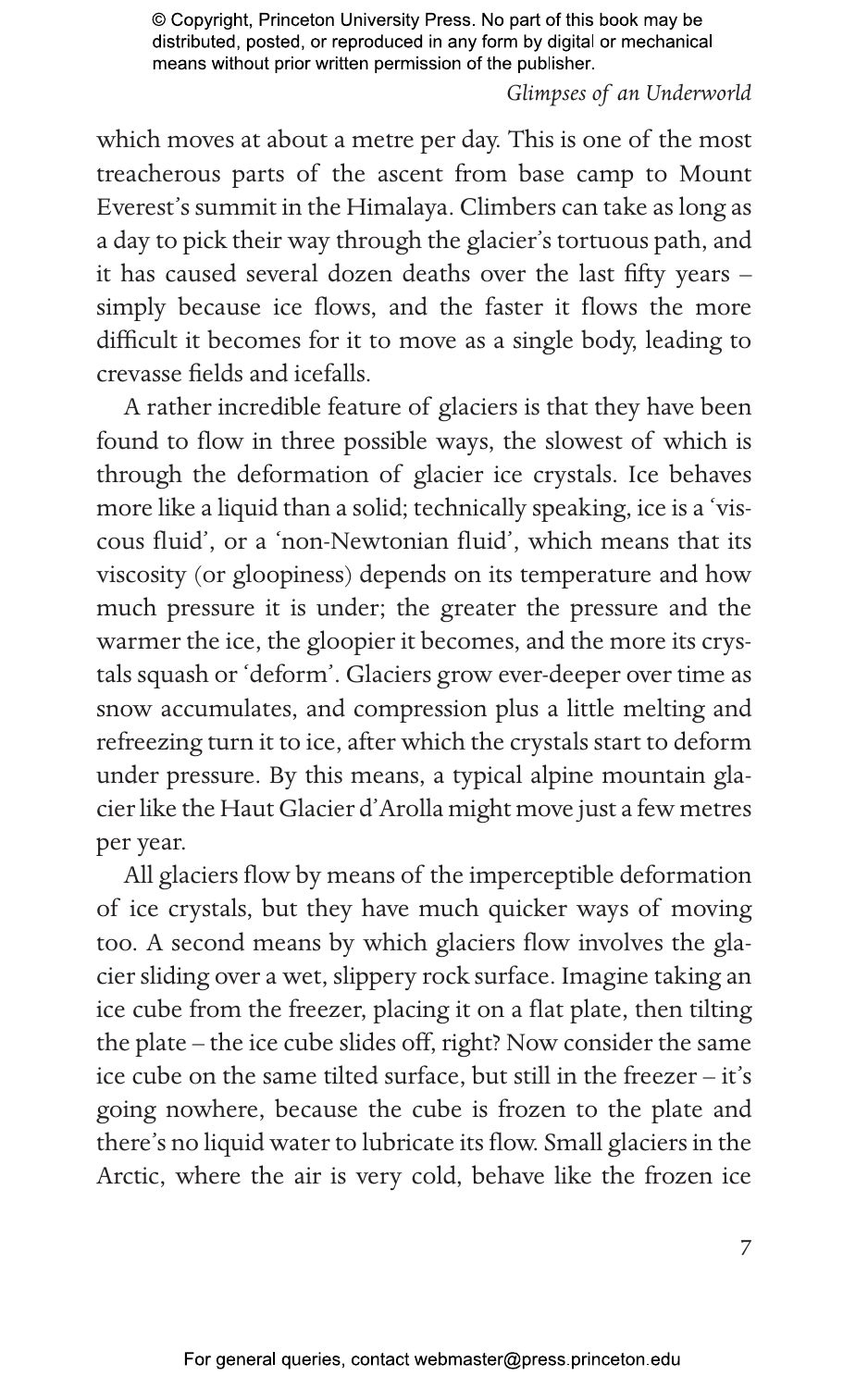# *Ice Rivers*

cube – they don't slip and slide. They can only move by their ice crystals deforming. But in warmer climes, like the Alps, where the bottoms of glaciers have a thin layer of water, they can slip over their beds – these are called 'temperate glaciers'.

Even in perishingly cold places like Antarctica, very thick glaciers can curiously still have liquid water at their beds. Imagine blowing up our ice cube to monstrous proportions, the size of a skyscraper hundreds of metres in height, but still keeping it in a freezer. (It's a very large freezer!) Will it move if you tilt the surface? Actually, it might. Remember that old physics experiment where you hold a cheese wire across a block of ice, then apply pressure to the ice through the wire? The pressure lowers the melting point of the ice, and the wire slices down through it. Thus, our gigantic ice cube  $-$  a bit like the Antarctic Ice Sheet – will probably melt at its base due to the huge pressure of the overlying ice. Then, if by some superhuman feat you manage to tilt the surface upon which it rests, it will start to slide – in the wonderful world of glaciology, this is called basal sliding.

A glacier has a third ingenious way to flow if it rests on top of wet mud (or sediment, as a glaciologist would probably call it). Imagine that we now slid a tray of very wet soil collected from the garden just after a heavy rainstorm beneath our vast ice cube in the outsize freezer. What happens next? Well, the pressure of all that ice pressing down on the wet soil causes the water in its tiny pore spaces to become pressurized, which lowers the friction between the soil grains. This makes the soil weak and easy to deform, so if you tilt the tray, the soil will move like a mudslide downhill. The ice cube rides majestically on top of this moving platform of wet, deforming mud. This mechanism of ice flow is known as sediment deformation.

So, ice deforms, ice slides, sediments beneath the glacier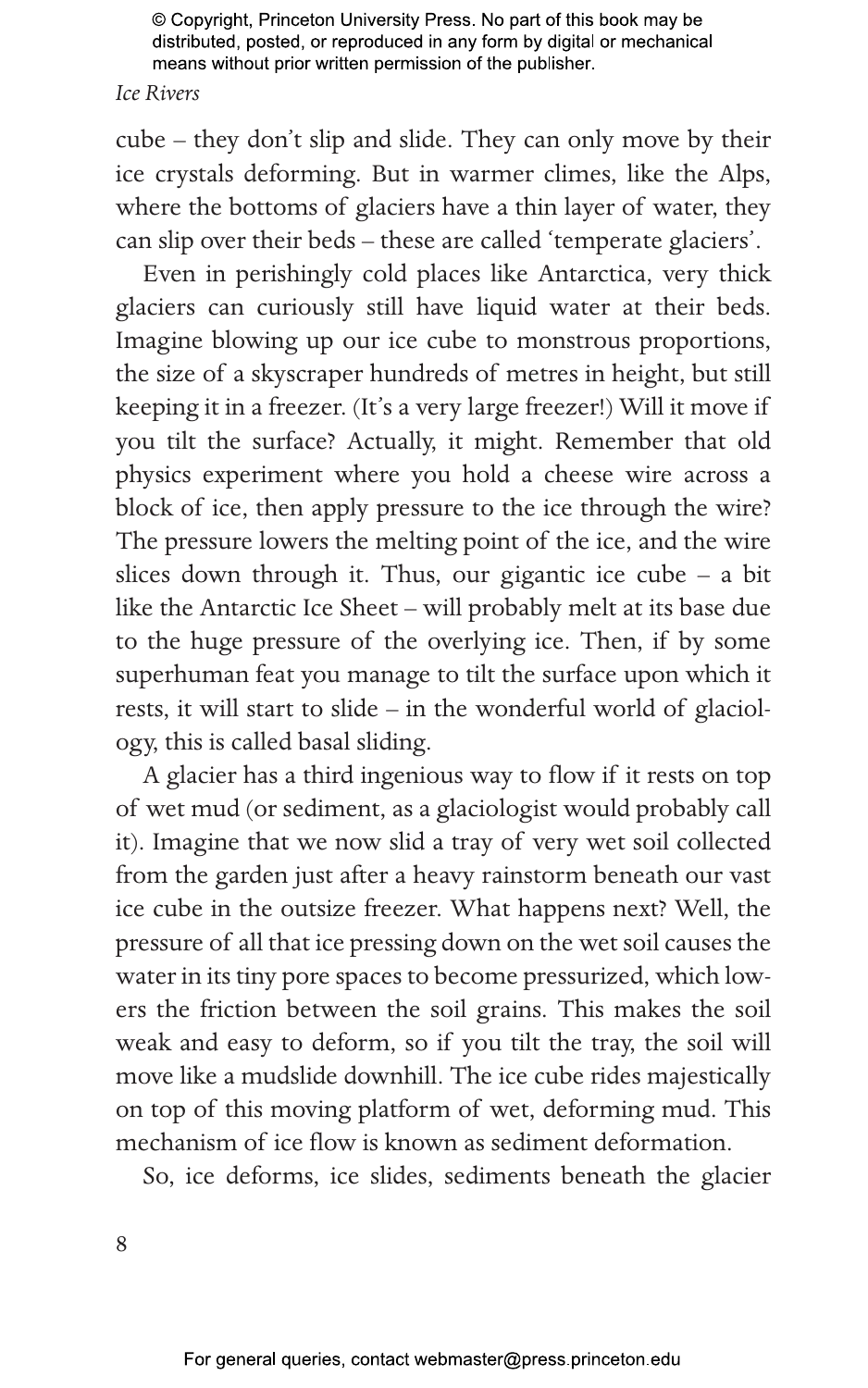*Glimpses of an Underworld*

deform – that's three ways glaciers can flow. Putting it in human terms, some glaciers crawl (ice deformation only), other glaciers walk (ice deformation and basal sliding), and a few virtually sprint as ice deforms and the glacier slides, perhaps also hitching a ride on top of deforming sediments. Small glaciers in the European Alps can be considered walking glaciers. In an average year the Haut Glacier d'Arolla moves at most ten or so metres in its centre, where the ice is not slowed down by dragging against the rock sidewalls.<sup>3</sup> However, the speed of the ice can more than double for brief periods in summer when meltwater crashes to the base of the glacier, pumping at such high pressure that it pushes up against the ice and raises it slightly off its bed, a process called 'hydraulic jacking'.4 What's common to all glaciers with water at their beds is that the processes controlling much of the glacier's flow mostly happen in this inhospitable abyss known as the subglacial zone.

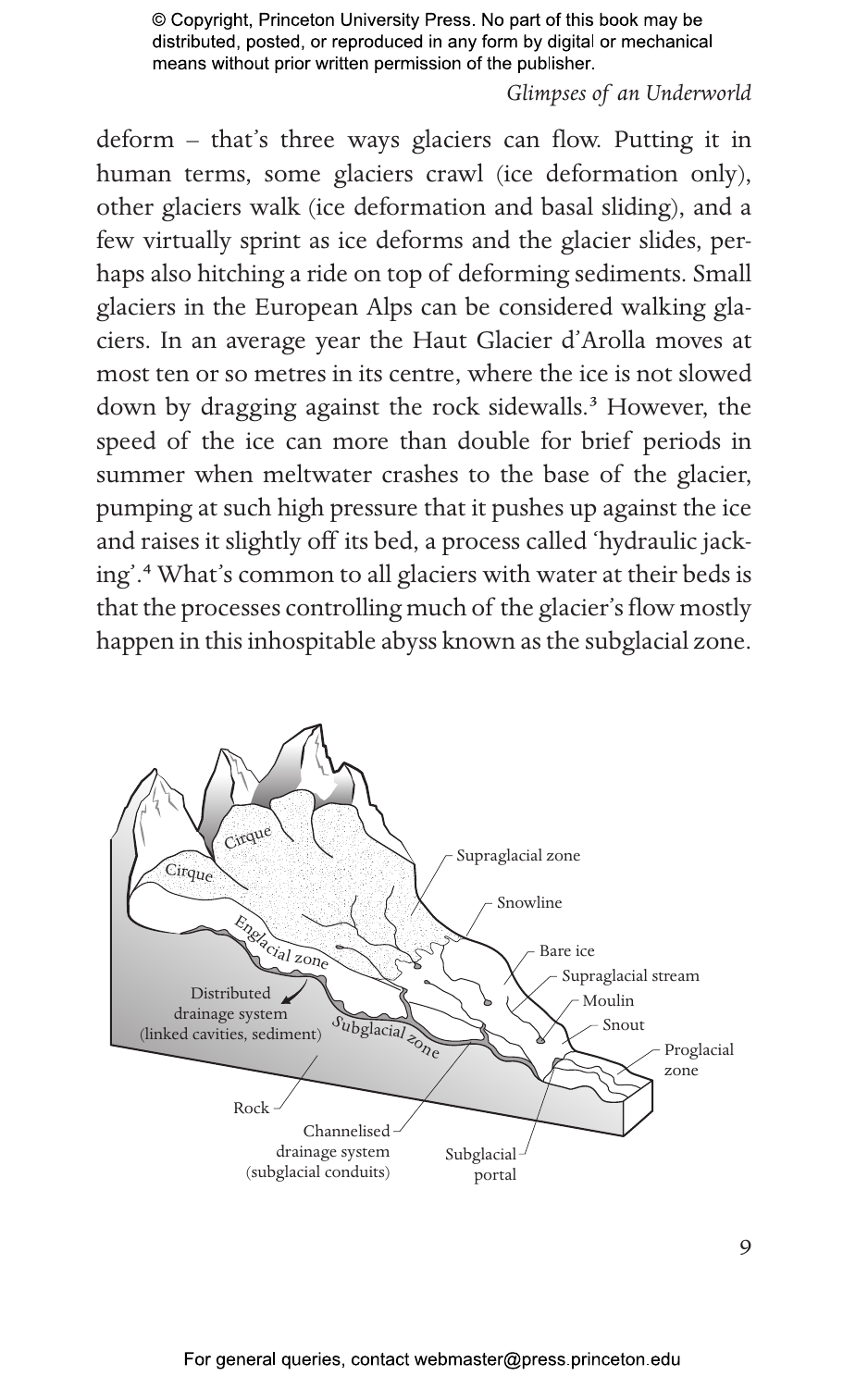# *Ice Rivers*

The grand purpose of the expedition I was part of was literally to get to the bottom of the Haut Glacier d'Arolla. This compact valley glacier – so described because it neatly inhabits its valley without overflowing it – formed the focus of the Cambridge University-led 'Arolla Project', headed up by one of my all-time glaciology heroes, Professor Martin Sharp, with the audacious goal of discovering what lies beneath glaciers by simply *going there*. In the case of Arolla, this meant somehow passing through one hundred metres of solid, moving ice.

For me, one of the most enthralling things about glaciers is the fact that the place where all the action happens you can neither see nor touch. You are left to imagine the point where the ice ends and the rock begins, and ponder what life could survive such grinding hostility as the glacier moves, picks up and regurgitates boulders, stones and sand. Only when the ice retreats is the evidence revealed, an ornate assemblage of ice etched, polished rock surfaces, carved melt channels, moulded sediments – traces of a past dark, violent underworld.

You sense a glacier long before you set foot on it – it makes itself known in the sharpness of the air. But first, reaching the front of any glacier (commonly known as its snout or terminus) normally involves a monotonous hike through what is known as the 'proglacial zone'. Here, a mass of boulders, pebbles, sands and silt present a chaotic scene, parading sediments and rocks regorged by the glacier during cycles of advance and then retreat, like a person who has upped sticks in a hurry, leaving their house in a mess. Only the ribbons of milky rivers and jewels of emerald lakes trapped between moraines offer signs of life in this barren, uneven moonscape. You barely notice much beyond your feet, while dodging holes and other unsavoury features such as sinking mud, which is commonly found in the vicinity of river channels – fine glacially eroded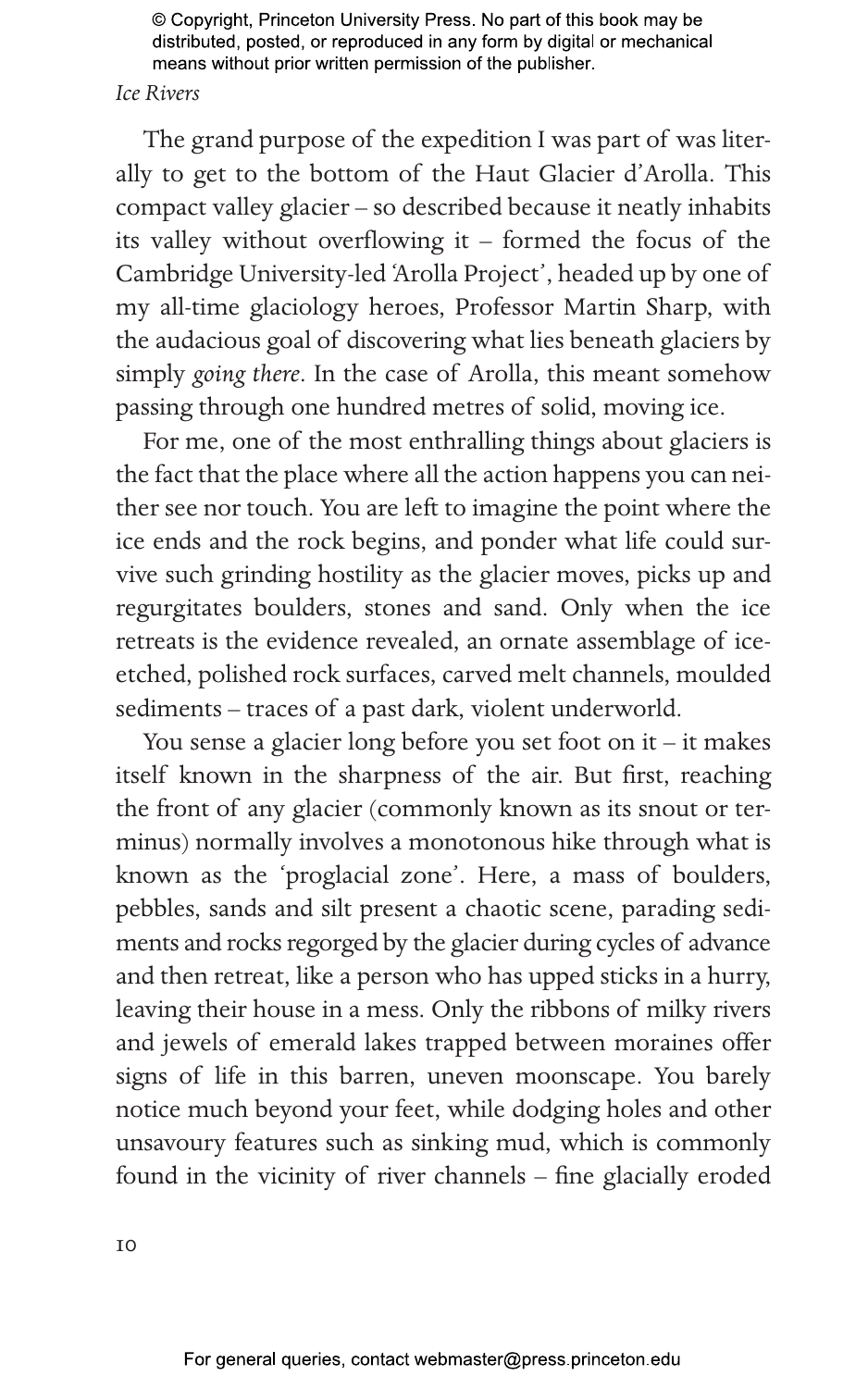#### *Glimpses of an Underworld*

sediments masquerading as waterlogged leg-sucking death traps. If you prod the surface with a pole, it wobbles like a blubbery belly – 'porker mud', we called it, a term you won't find in the glossary of any textbook.

Meanwhile an icy wind increasingly penetrates your lungs; if anything can be both exhilarating and foreboding, this is it. That first tantalizing smell of the ice, that sense of being stroked by its soft, frigid fingers, is a welcome and a warning. This 'katabatic' wind (from the Greek word *katabasis*, meaning 'descending') often builds through the day; it results from heavier, ice-cooled air flowing down the glacier to its snout. Such winds are often seen by mountain communities as the spirit of the glacier.<sup>5</sup> For me, they are a sign to prepare, to put on an extra layer and get ready for a laborious climb up the steep front of the glacier.

If I'm honest, my first sighting of the Haut Glacier d'Arolla was something of an anticlimax. In fact, I wasn't even sure that it was a glacier, for it was barely distinguishable from its rocky surrounds. Glacier snouts are grubby things, 'snout' being an appropriate word here, given that it essentially has its nose buried in mud, rather like a foraging pig. As glaciers move, they pick up sediments and stones from their rocky beds and receive rockfall from their surrounding valley walls, transporting all this debris, then releasing it upon melting in their lower reaches. Since melt is always highest at the snout of a glacier simply because it's warmer at lower altitude, the release of this grey debris from its icy shroud is fastest here, and consequently mounds of dirt accumulate chaotically at the margins and fronts of glaciers in ridges known as moraines. Glacier snouts might seem motionless and silent, almost dead, but still the ice continues to flow, albeit slowly, only advancing if the glacier as a whole receives more snowfall in a year than it loses through icemelt.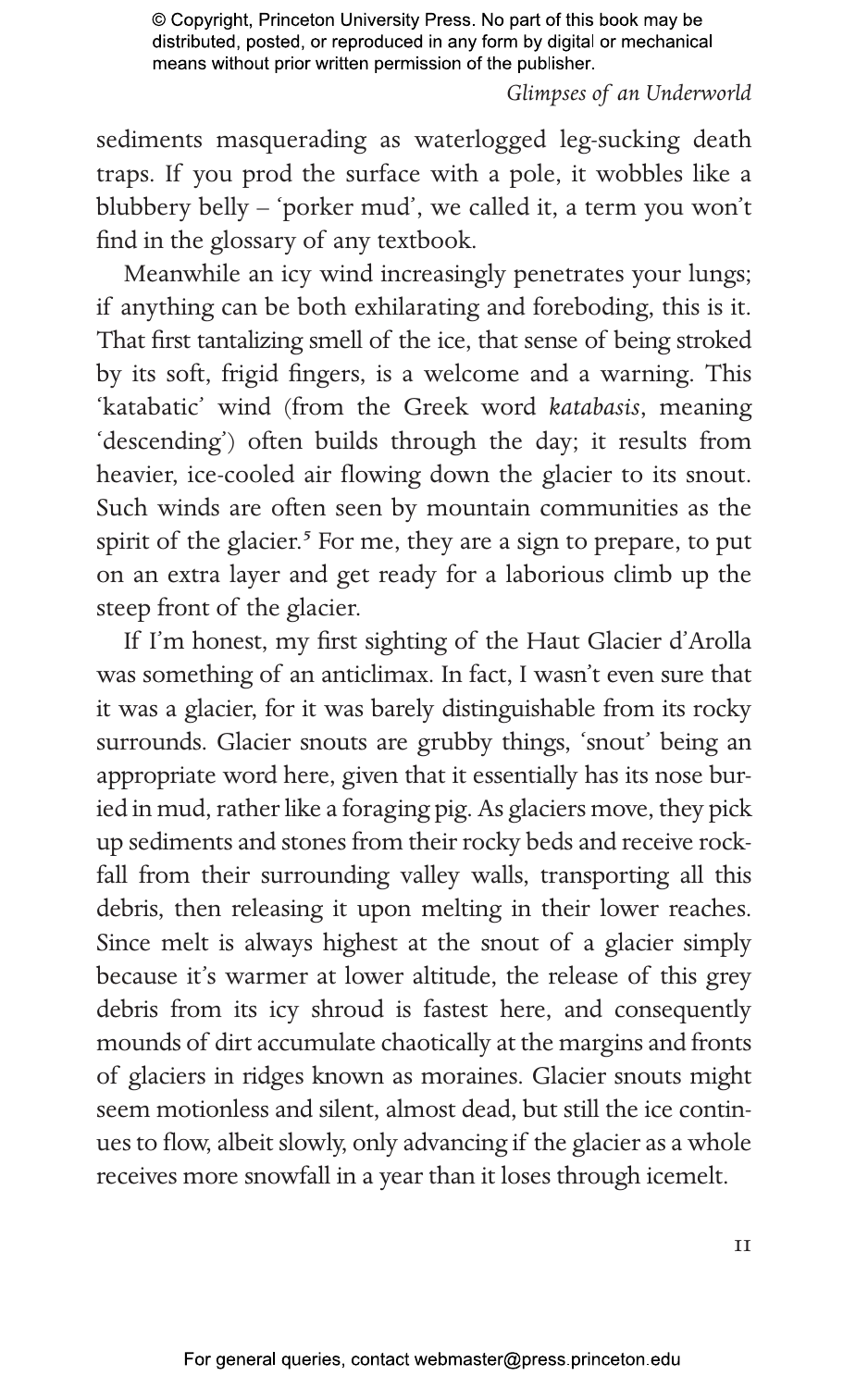# *Ice Rivers*

And so I tentatively set foot upon my very first glacier. The front of a glacier is treacherous terrain, often full of holes and cracks caused by the collapse of the roofs of channels which convey meltwater beneath the thinning terminal ice. As far as snouts go, that of the Haut Glacier d'Arolla was not particularly steep – high rates of melting and relatively slow ice flow maintained a gently sloping profile. But for someone whose exercise regime involved gentle pedalling around the flats of Cambridgeshire, it still came as something of a shock. I began to climb slowly, following the steady footfall of my more experienced companions up the eastern middle ('medial') moraine, which guaranteed me safe passage onto the bare ice. Such moraines are common on alpine glaciers, formed by rockfall off the head and side walls of glacier valleys onto the ice. The fallen rock becomes buried by successive winter snowfalls in the upper reaches of the glacier; the fragments are transported along with the ice until they re-emerge on the glacier's lower flanks, where melting brings them once more to the surface to pile up in elevated ridges, protecting the ice below from melt. When seeking to walk up onto a glacier, you're well advised to find yourself a moraine.

Eventually the steepness of the snout abated, my breathing slowed, and my jellified legs regained their equilibrium. Gingerly, I stepped off the moraine and onto the ice. The first steps on ice signify an important moment of union for me. Regardless of how many glaciers I have set foot on, the feeling is always reliably vivid. The repetitive crunch as the brittle surface crust shatters beneath your feet, combined with the mesmerizing sensation of walking upon a block of shifting ice some hundreds of metres thick – the sense of mystery and danger never dulls.

The meandering, ice-walled streams on the glacier surface,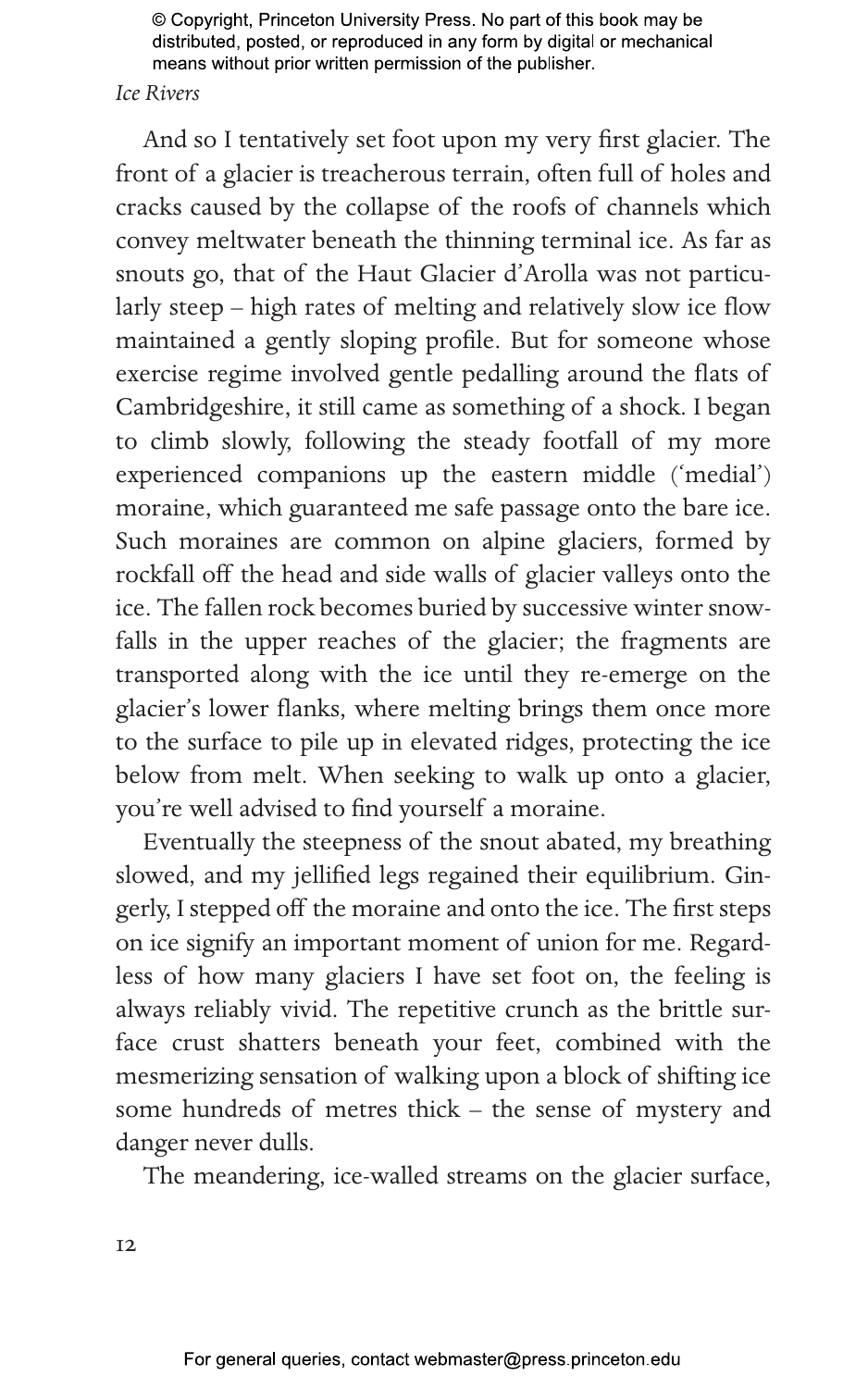#### *Glimpses of an Underworld*

which beam cool turquoise in the sun, might seem benign enough – until they end abruptly and flush their watery load into deep vertical shafts, moulins, which lead straight to the bed. Staring into the abyss of a moulin always gives me vertigo – I try to stop myself, but it's almost impossible not to imagine 'what if' scenarios. What if I just slipped and plummeted head first down this vertical hole? What if, what if, what if . . . *stop* ! The key thing about moulins, though, is that by passing vast volumes of water to the dark depths, they provide the only teleconnection between the glacier surface and the bed.

After an hour or so of trudge and crunch, a curious spectacle appeared on the horizon – a collection of silhouetted figures, beetling about around a humming machine which, on closer inspection, was itself framed by an untamed, writhing umbilical mass of black hose, giant water tanks and assorted tools. One figure carried a vertical lance-like pole, a jet of water and steam spewing explosively from its end. This was the famous drill site – where a bunch of resourceful scientists from the University of Cambridge had solved the challenge of accessing the icy depths of the Arolla Glacier using an extremely long hosepipe. The hot water was emitted as a high-pressure jet from a metal drill nozzle directed down vertically on to the ice, stuttering to life with the vigour of a car-wash powerhose. Gradually, over some hours, it bored a hole about as wide as a tea plate through hundreds of metres of glacier ice to its deep, murky underbelly.

Until the early 1990s, there had been scant attempts to reach glacier beds. The pioneering Arolla Project aimed to perforate a small rectangle of the glacier surface (a few hundred metres by fifty metres) with holes that stretched from surface to bed, and then to drop pressure and temperature sensors down these holes to gauge how water flowed beneath the ice. A typical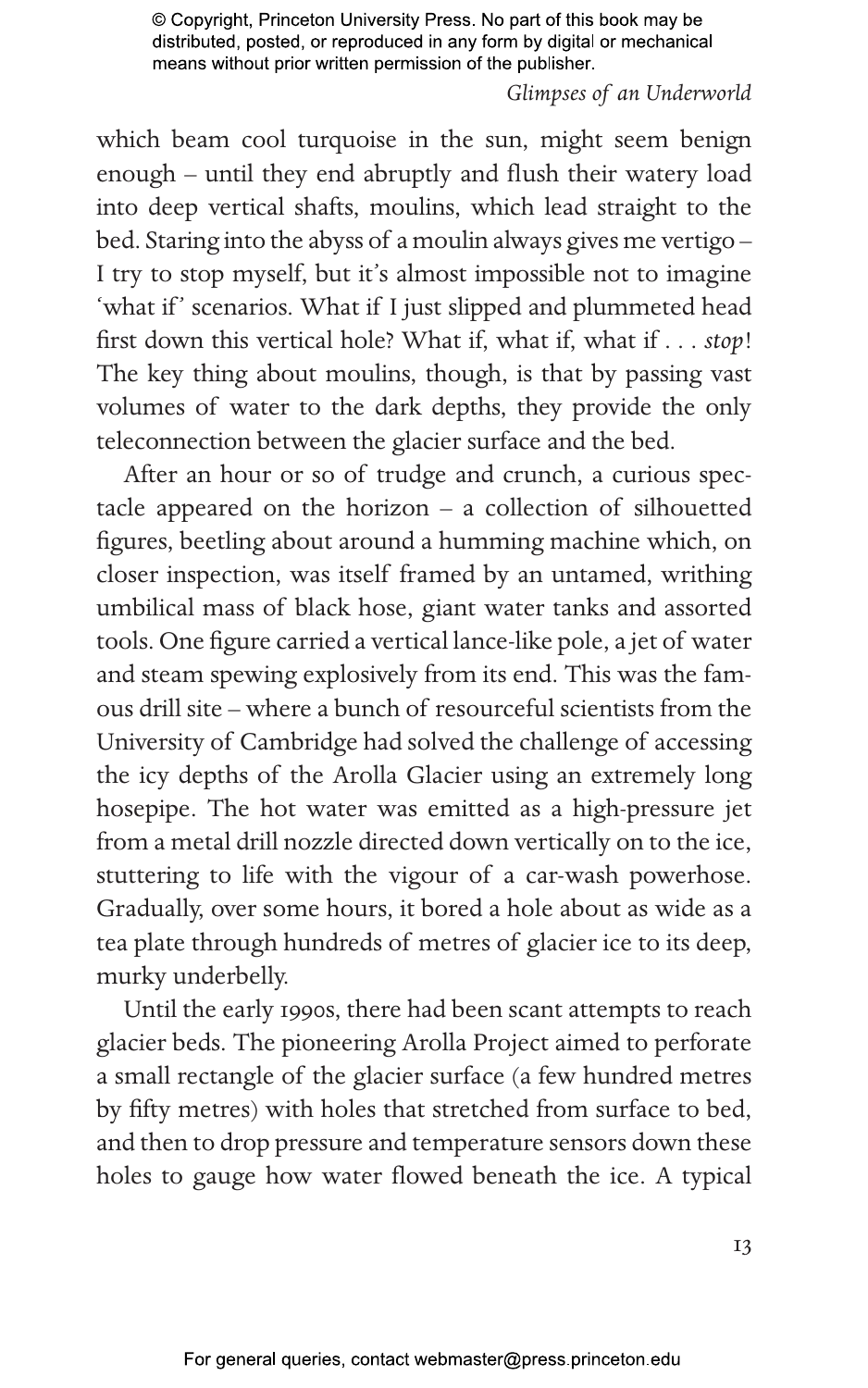# *Ice Rivers*

borehole was almost invisible when walking over the ice surface, its location only revealed by the jumble of wires protruding out of it, tethered to various devices at the glacier bed. I would gaze down these holes, mesmerized by the swirl of cool blue and white glassy ice walls getting darker and darker until they disappeared to black nothingness. The thirty or so boreholes that were drilled to the bed of the Haut Glacier every year told us so much about how glaciers worked. Over time, the continual sliding and deformation of the ice around the boreholes caused them to stretch from vertical to more of a banana shape, since the ice at the top of the column was flowing faster than the layers below it. This is due to the cumulative effect of all the different glacier flow types, which add up as you move from the glacier's bottom to its surface.

But I was always most fascinated by the story that boreholes told me about water. Most boreholes when you peered down them appeared strangely dry; yet, while being drilled, they could be brimming with water. As soon as the drill nozzle hit the glacier bed, though, the water would often mysteriously vanish, sometimes slowly, sometimes rapidly as though someone had pulled out the plug. This disappearance of water indicated that the hole had intercepted some form of active drainage system at the glacier bed, such as a river channel (or 'subglacial conduit', as a glaciologist might call it), with ice walls and a rocky base.

The faster the water drained and the lower the water level in the borehole plummeted post-drilling, the more likely it was that the drill had intersected a channel that could rapidly transport the water down-glacier. These channels were capable of gulping more and more meltwater; they were able to grow by simply melting back their ice walls, which meant they could keep their meltwaters flowing at low pressures, leading to low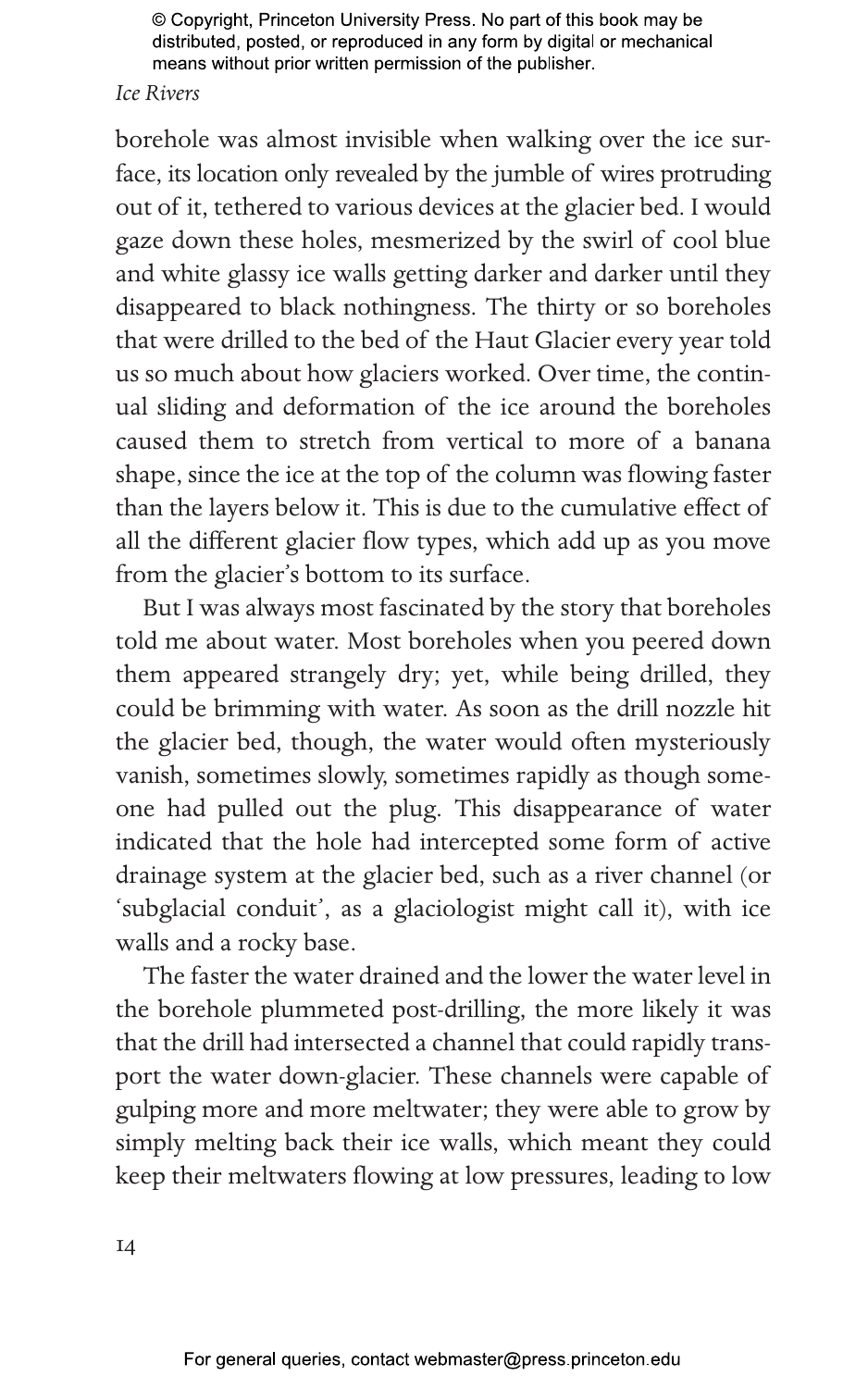#### *Glimpses of an Underworld*

borehole water levels. That said, sometimes things happened too quickly for conduits to do this. Vast fluctuations in surface melting and water flow to the glacier bed between day and night caused the water levels of the boreholes that pierced these channels to swing wildly by as much as one hundred metres (almost as thick as the ice) over just one day.6 Bordering these super efficient channels at the glacier bed were swamp-like zones of tiny interconnected waterways, which only allowed the sluggish flow of meltwater, on a mission to eventually arrive at a fast flowing channel. Technically called a 'distributed drainage system' (see figure, p. 9), they coped well with a small, constant drip feed of meltwater, but tended to over-pressurize, then melt out when flooded with meltwater. When this happened, super efficient fast-flowing rivers or channels formed in their place.

Boreholes had the pitfall of only supplying information about what was going on at a single point, rather than the entire glacier bed – which, in the case of the Haut Glacier d'Arolla, covered several square kilometres. But there were other techniques which provided a more 'zoomed out' picture of what was happening beneath all that ice. Dye tracing was one of them. Early on in my Arolla days I crossed paths with Pete Nienow, a tall, lanky Cambridge PhD student who was legendary for his ability to jog up and down the steep mountain path between the Arolla village and our camp in under forty minutes, in espadrilles, barely breaking a sweat. Pete's job was to build this 'big picture' view of the glacier plumbing system, which he did using a harmless bright pink tracer dye called rhodamine.

Each day Pete would beetle up the glacier, a tiny bag of the powdered dye stashed in his rucksack, until he sighted a moulin. He would then swiftly sprinkle the pink stuff into the water gushing down the moulin, before sprinting back down the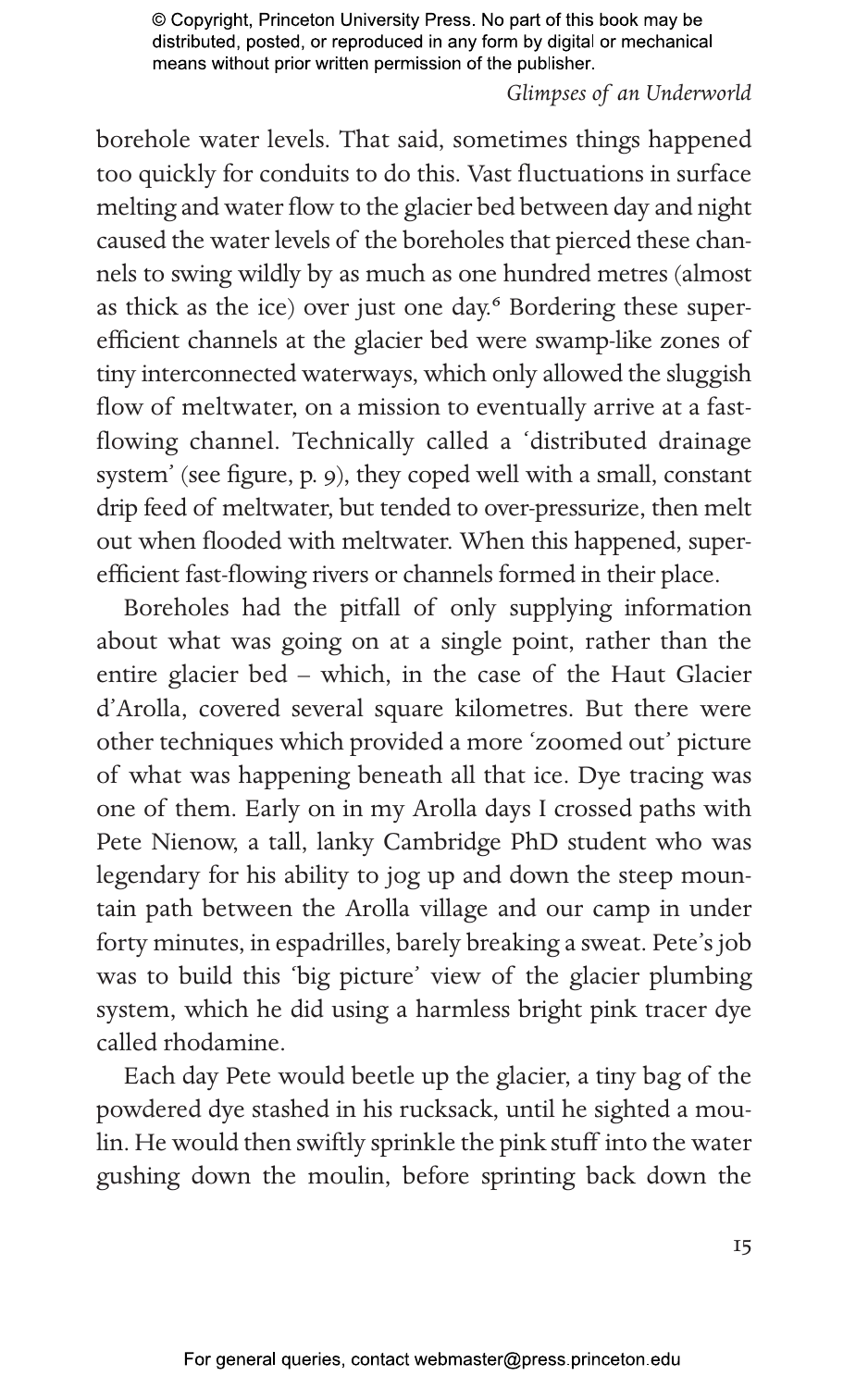# *Ice Rivers*

glacier to eagerly await the dye's arrival in the main river bubbling out from the glacier's snout – by which point the dye had been so diluted that it no longer turned the water pink, but could still be detected by a fluorometer. This instrument, by shining a small beam of light into the water, then measuring the amount of light that was absorbed and re-emitted by any pink particles, could compute how much dye there was in the river. The faster the dye appeared and then disappeared in the river at the glacier front, the quicker and more efficient a flow path it must have taken to get there. Pete did this all summer for several years, identifying some thirty moulins dotted over the glacier surface.

These dye-tracing experiments revealed that, over the course of a summer, as the snowline retreated up the glacier and melt rates soared, the slow, rambling passage of melt through sluggish passageways at the glacier bed was soon replaced by rapid flow through efficient channels<sup> $7$ </sup> – in effect the glacier bed's network of rural tracks collapsed and was traded for giant motorways. Pete's results from across the entire glacier complemented the experiments with 'single-point' boreholes, which taught us via their water levels how the speedy and sluggish parts of the glacier plumbing system interacted on a daily basis. During the day, ice on the glacier surface melted, supplying water to super-efficient conduits at the bed, which overflowed, forcing water into the channel margins and the inefficient drainage networks beyond; at night the flow reversed, returning water to the channels.<sup>8</sup>

It was an ingenious plumbing system, but by no means perfect. In spring, when the first pulse of fresh snowmelt gushed to the bed via moulins and crevasses, the internal pipework couldn't accommodate this sudden influx of water, and the force of all the pressurized water literally jacked the glacier off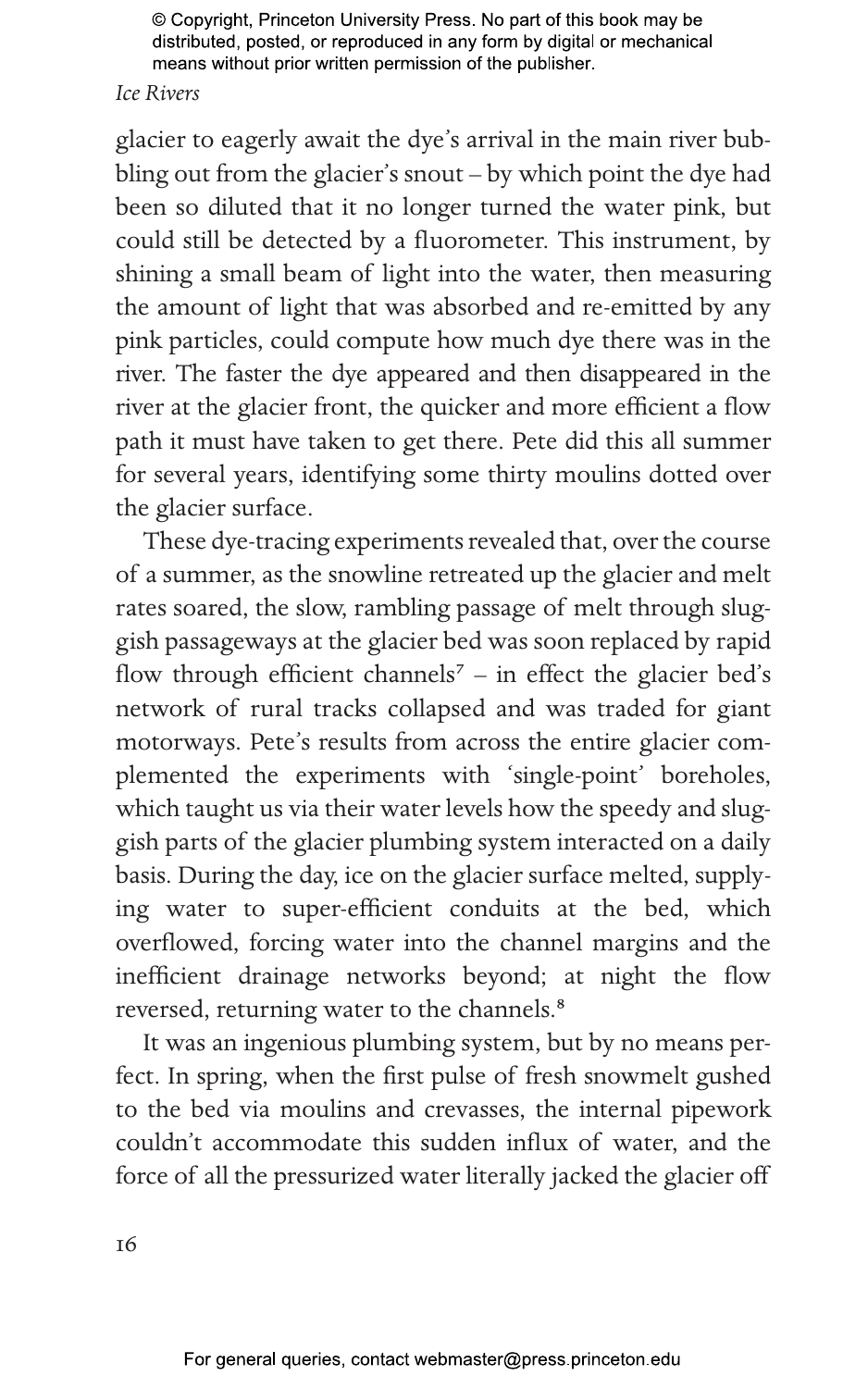### *Glimpses of an Underworld*

its bed. Imagine the curious spectacle (if only we could see it with the naked eye) of the entire glacier surface lifting, rising on a pillow of meltwater, and, as it lifted, suddenly the glacier loosening its contact with its rocky bed, removing the friction that kept it from racing downhill, and surging forward.<sup>9</sup> These 'spring events' happen on glaciers the world over, but are soon curtailed by the formation of channels at the glacier bed which whisk away the ponded meltwater, allowing the glacier to nestle back onto its rocky base and slow down.

In the evenings, after long days working on the Haut Glacier d'Arolla, during the slow plod down over the ice and through the glacier forefield, I always felt a sense of deep connection with the barren mountainscape, as the fatigue softened my senses. As I descended, to the east, turning a soft pink in the sunset, stood the jagged Dents de Bouquetins – a classic arête, or knife-edged ridge, towering as much as one thousand metres above the glacier below, its sharp features derived from powerful erosion when much of the valley was occupied by the glacier at the height of the last 'cold' period, about 20,000 years ago.

The ridge is named after the bouquetin, the enigmatic alpine ibex (*Capra ibex* ), which looks like a deer but is more closely related to a goat. Bouquetins are native to much of the European Alps and traverse dizzying heights, usually close to the snowline, their split hooves enabling them to clamp tenaciously onto the underlying rock. Occasionally, at dusk, I'd glimpse the distinct horned profile of one poised on the cliffs above. These graceful mountain goats display what is called sexual dimorphism – a fancy way of saying that the males and females look different. The males can have spectacular horns which curve backwards, continuing to grow throughout their lives,<sup>10</sup> sometimes up to a metre in length. The size of a male bouquetin's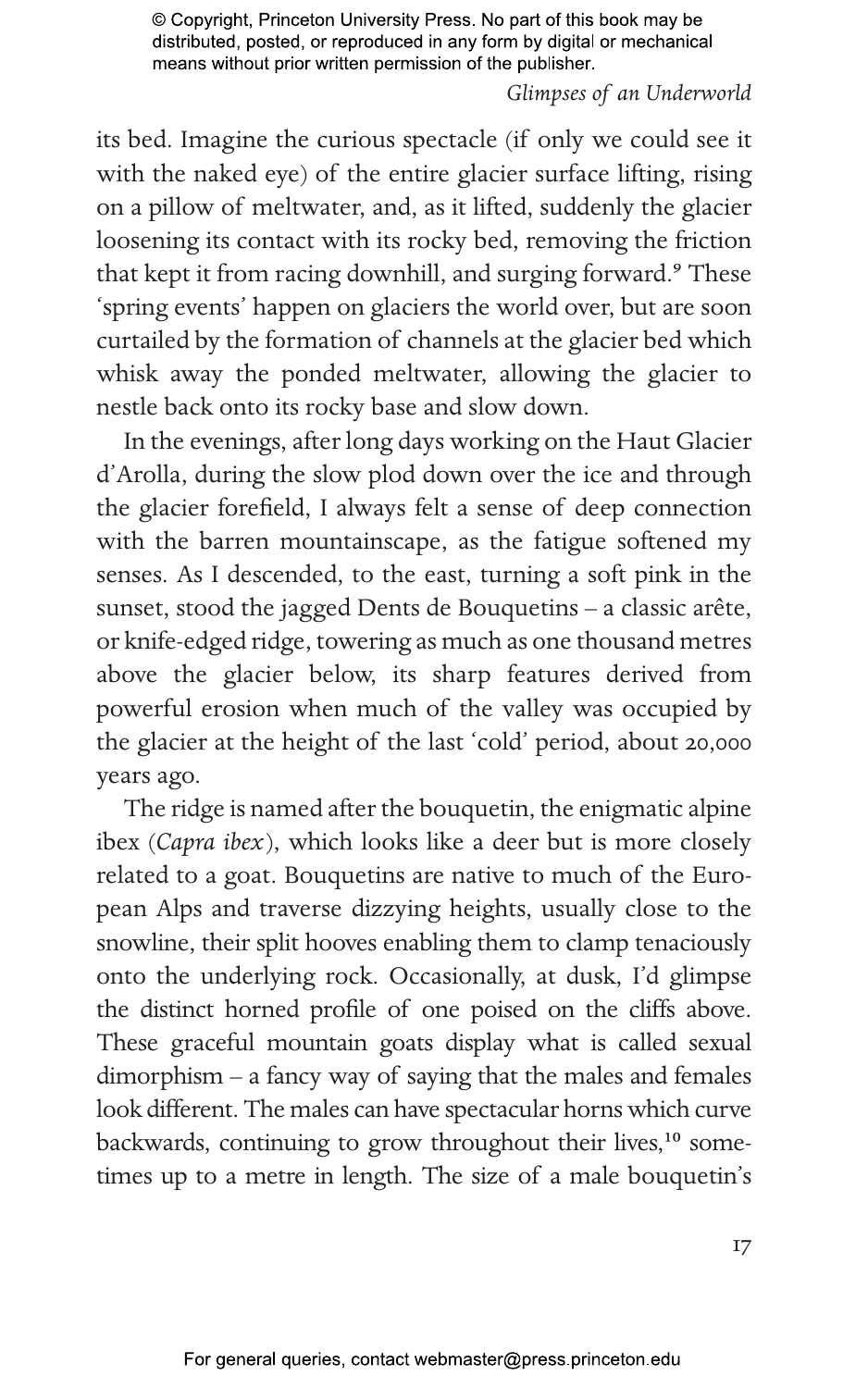# *Ice Rivers*

horn determines its place in the hierarchy. The females are smaller, with less dramatic horns. The sexes mostly live apart, reuniting during the mating season in late autumn. The horned goat features in the star sign Capricorn, which happens to coincide with the main breeding period for the bouquetin in December, straddling the winter solstice. Could people in ancient times have associated their mid-winter celebration of fertility and rebirth with the breeding cycles of this sure-footed mountain dweller?<sup>11</sup>

These elusive animals have long beguiled alpine communities; their body parts were believed in medieval times to boast magic, medicinal powers, and they were also once prized for their meat. Indeed, the stomach remains of the 5,000-year-old iceman 'Ötzi', who was found preserved within a glacier high in the Ötztal Alps in Austria in 1991, contained remnants of cooked ibex meat.12 The goats also feature in prehistoric cave paintings in France, such as the Chauvet-Pont-d'Arc cave in the Ardèche from 30,000 years ago. However, following the invention of firearms in the fifteenth century, the tale of the bouquetins was a sad one – they were hunted to close to extinction. They only thrive today due to conservation measures and campaigns to re-introduce them.

Bouquetins can be confused with their smaller cousins, the chamois, which have much smaller, curved tipped horns and partially white faces. Chamois haunt the lower mountain flanks – I often spotted them during my numerous hikes up the path from the Arolla village to camp. I would always hear them before I saw them. First, there was a clatter of rock fall, and looking up, if I was lucky, I would catch a glimpse of one of these bold, nimble creatures athletically leaping across some near-vertical precipice, seemingly defying gravity.

That first summer at Arolla was a heady time of my life.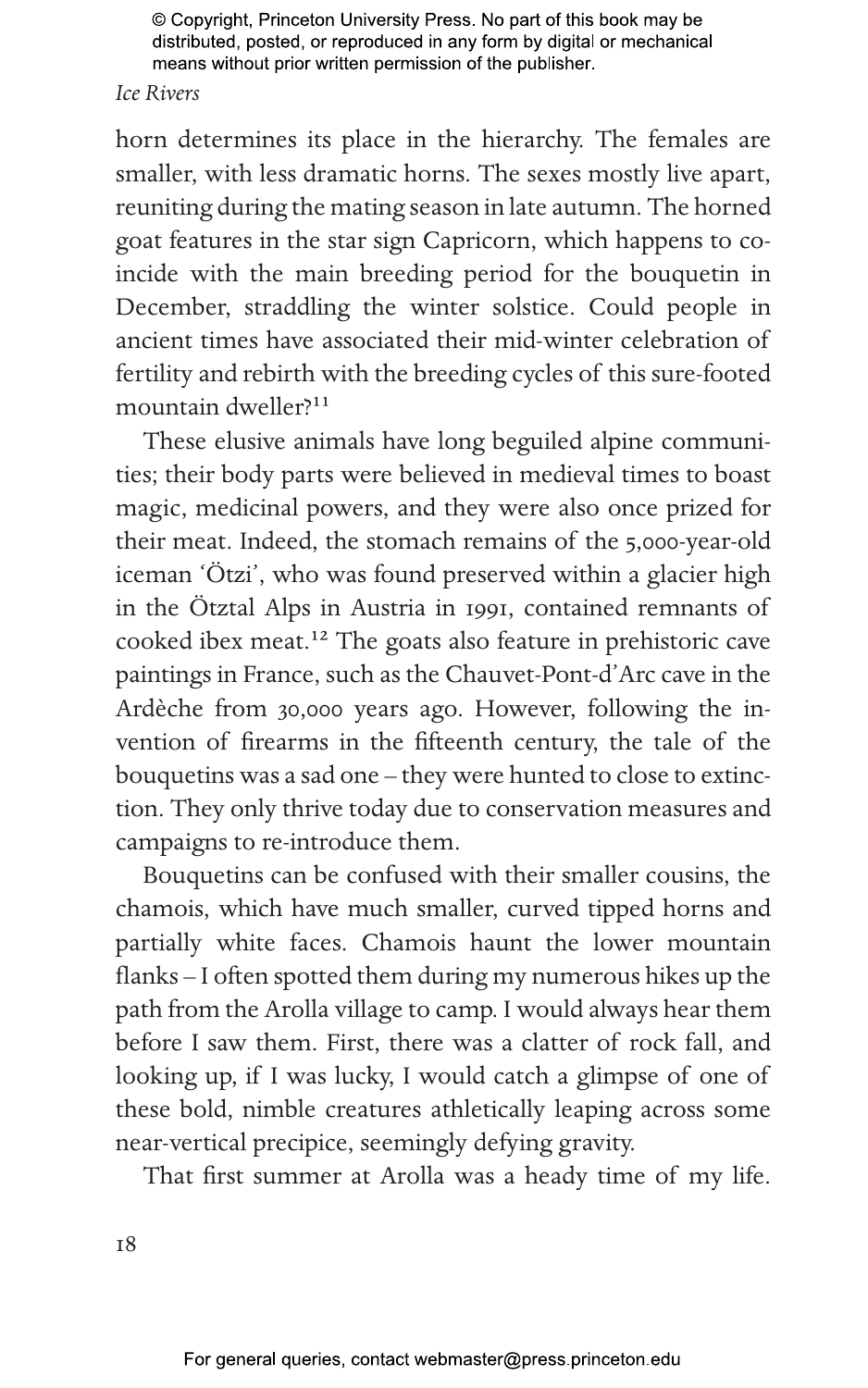#### *Glimpses of an Underworld*

I remember practising ice-axe arrests by throwing myself down a practically vertical slope; learning how to rope up to cross crevasses; and, most essentially, teaching myself how to imbibe throat-scorching *eau de vie* at altitude while still commanding control of my legs. These were high-octane experiences. The communal mirth of field-camp life was infectious, I had never laughed as much before – in short, I was hooked.

Even so, it was demanding. Day after day, we followed the same drill. Get up, thaw out over a brew, trough down a bowl of gritty muesli (the sand produced by glaciers defies all barriers, literally penetrating everything), toil through the moraines, then clamber up onto the ice. Often the build-up of heat during sunny days was so intense that electric storms rumbled through the night – shocks of lightning and thunder reverberating around the cavernous valley, echoing off the steep rock walls, booming and repeating as if on an interminable loop. I recall these epic storms as black and white negatives etched in my mind; the glimpse for a millisecond of the tumbling icefall illuminated by flashing light, like a sinister beast caught prowling in the darkness. The next day, I'd wake and it was as though nothing had happened – just a bad dream and ghosts of memories in monochrome.

Our small camp consisted of a humble collection of sun bleached canvas tents, nestled in a hollow in the mountainside overlooking the Bas Glacier d'Arolla icefall. It was encircled by barren rocky slopes, adorned with clumps of rough grass that were grazed by herds of scruffy sheep which wandered in and out without warning. Often in the middle of the night you would wake startled by their scuffling and snuffling beneath your tent fly in search of tasty morsels. The camp was situated just above the glacial river, its raging torrent always audible as white noise. Its flow was lowest first thing in the morning, after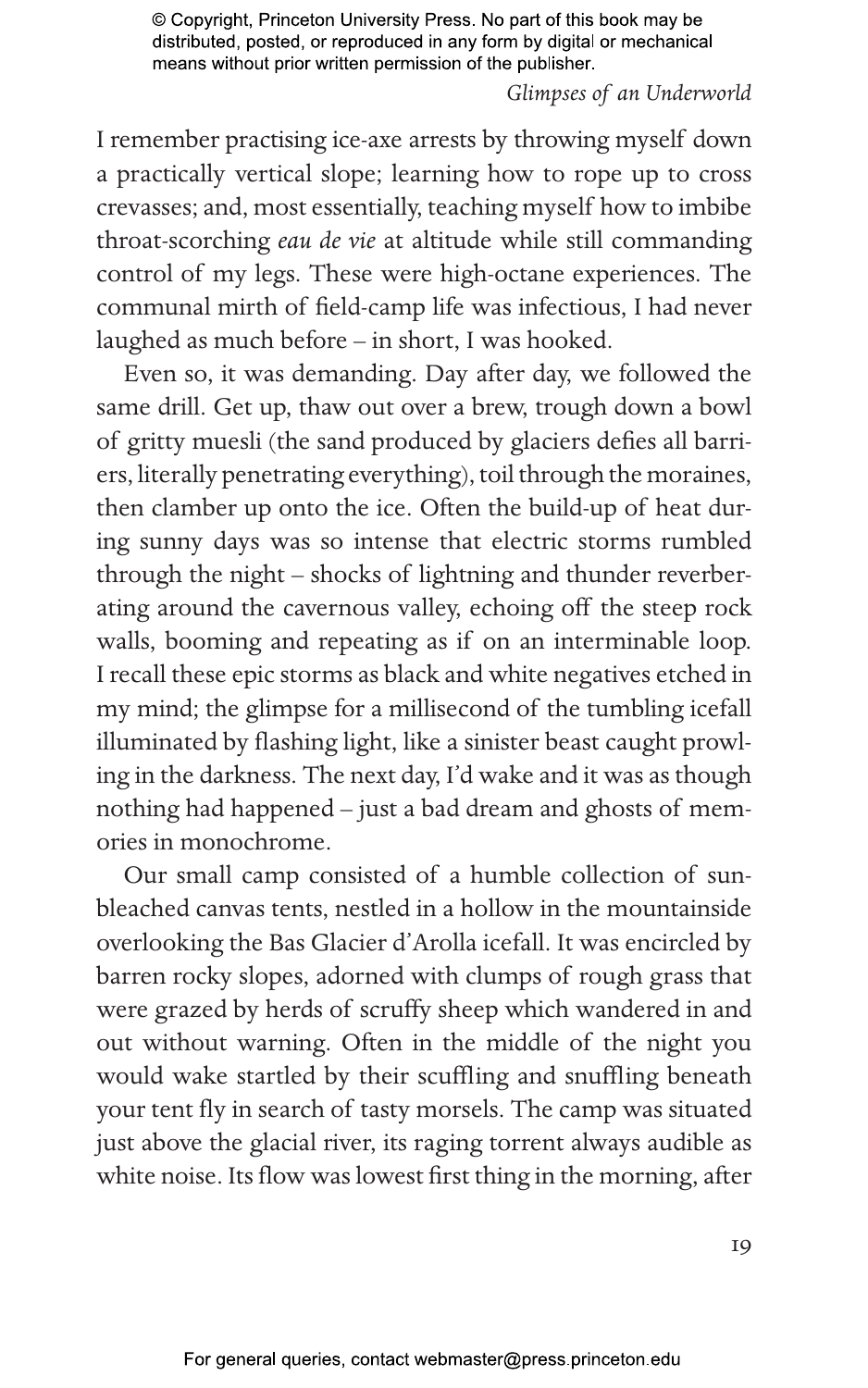# *Ice Rivers*

a cold night of low melt on the glacier, reaching a climax in late afternoon – but day or night, it continued to whoosh its fine milky suspension of sediments downstream, eventually feeding into the Rhône, then Lake Geneva and onwards, finally discharging its load into the Mediterranean in the south of France near Arles.

Many of our great rivers originate as tiny trickles of snow and icemelt in the high mountains – which begs the question, what will happen once the ice that feeds them has all melted? It's a question of special importance in regions where glaciers are melting and human communities are numerous and vulnerable, such as the Himalaya and the Andes, for the pulverized rock in these rivers, known as 'glacial flour', has been shown to be a fertile source of nutrients. The farmers of the Swiss valleys give credence to this notion by habitually spraying the glacial meltwater onto their croplands to ensure a bountiful harvest. But the one thing you must never do is drink the milky liquid. The very fine rock powder which gives glacial rivers their cloudiness can in some glaciers contain harmful levels of heavy metals like arsenic, mercury and lead, and some of its minerals can easily irritate the stomach lining.

The sheer power of the river emerging from the Haut Glacier d'Arolla became apparent to me early on during that first summer. I was standing on the bank one day, preparing to cross from one side to the other, holding a prism on a stick as a colleague surveyed its position from the river terraces above. (A survey prism reflects beams of light sent out by a surveying instrument  $-$  in this case a geodimeter  $-$  back to the meter, which is normally sited somewhere high up and with a wide view of what you want to survey. The time taken for the signal to arrive back is used to measure the distance.) I started to shuffle across, moving ever so slowly so as not to lose my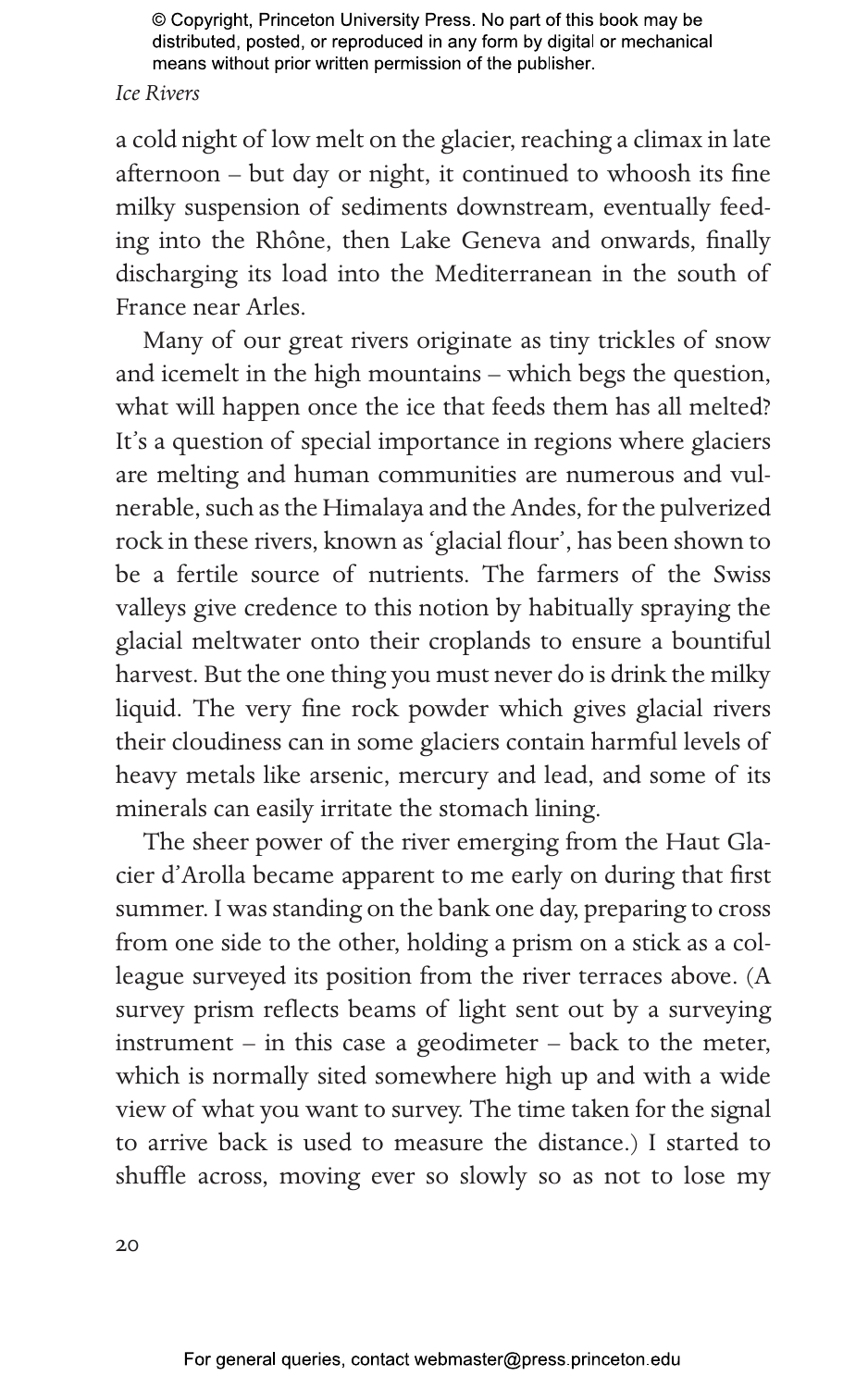#### *Glimpses of an Underworld*

footing, cautiously placing the prism in position lest I dropped it, and finally reaching the central main flow. The force of the wall of water pushing against my spindly rubber-coated legs was immense. Suddenly I lost my footing and found myself bouncing downstream over the cobbled riverbed, tossed by the turbulence of the ice-cold water, heading directly for the intake point for the hydro-electric power station. I could barely think, let alone panic. I tried rolling into an upright position, but this was challenging in the chaotic flow. Eventually I was lucky enough to be fished out by another team member, a tall, ginger-haired chap called Mark, who spotted my blue and white dry suit bobbing down the river. Thus my first glacier fieldwork romance was sparked.

Bidding farewell to the Haut Glacier d'Arolla at the end of that first summer expedition was, for various reasons, an emotional experience – I keenly felt the loss of the close companions who, only weeks earlier, had been complete strangers. A few years after my departure, an astounding discovery emerged from the Arolla Project. Martin Sharp (now based in Canada), working with UK microbiologists and chemists, had found life at the bottom of boreholes drilled to the bed of the glacier, stunning the global research community.<sup>13</sup> There are sometimes discoveries that you simply don't anticipate, but when you look back, you can't comprehend why not. It's obvious – why wouldn't you expect life beneath glaciers? There's plenty of water, which is a prerequisite for life. But still, it came as a bolt from the blue, because the mindset of the glaciologists (mostly physicists and geographers) had been shattered through collaborating with a bunch of biologists. Such revelations demonstrate the value of working together across the traditional boundaries between disciplines, because it's at these boundaries that ideas are catalysed.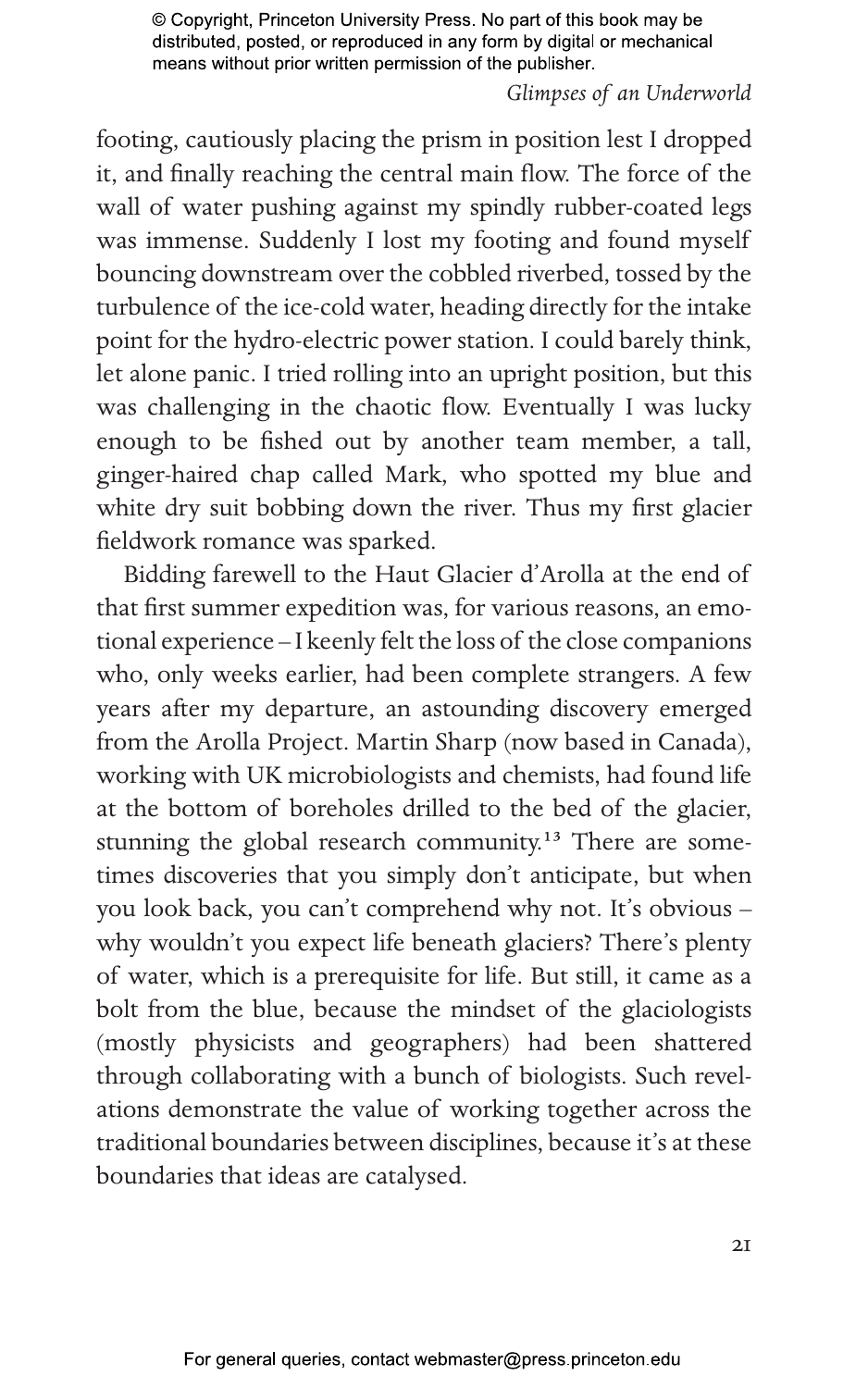# *Ice Rivers*

Okay, so in the case of the Arolla glacier, we are not talking about the discovery of anything greater than can be spotted down the lens of a microscope – but still, here were microorganisms, the most adaptable and resilient life on Earth. As much as the published article was lauded across the world, those of us who knew the glacier recalled that the borehole site wasn't far down from the pipe responsible for evacuating human waste from the Refuge des Bouquetins on the precipice above. However, my expeditions since have shown that, actually, wherever you look in glaciers, you do in fact find life – surviving against the odds, and using every clever biological trick in the book to do so. How does this life survive and function, and what impact does it have beyond the glacier? These are mysteries that I have spent the last twenty years trying to solve.

In 2018, twenty-six years after my first encounter as an enthusiastic but somewhat green undergraduate, I revisited the Haut Glacier d'Arolla. I trudged the steep path from the Arolla village at 2,000 metres above sea level to the spot where our camp had once stood, eagerly anticipating the sight of my beloved glacier. The climb was easier than I remembered, probably reflecting my higher level of fitness, having long since traded the flats of Cambridgeshire for the rolling hills of the West Country. Returning to the place where my passion for ice had first taken hold was both exhilarating and moving. The memories flooded back – of life amid our tiny cluster of sun scorched tents, the daily toil up the glacier, even the position of particular boulders – but one thing truly stunned me. The icefall, which I recalled as a colossal flowing mass spanning the mountain from top to bottom, was barely recognizable. Its tongue, which once tumbled as a single crevassed torso down the steep rockface, was now drastically severed in the middle,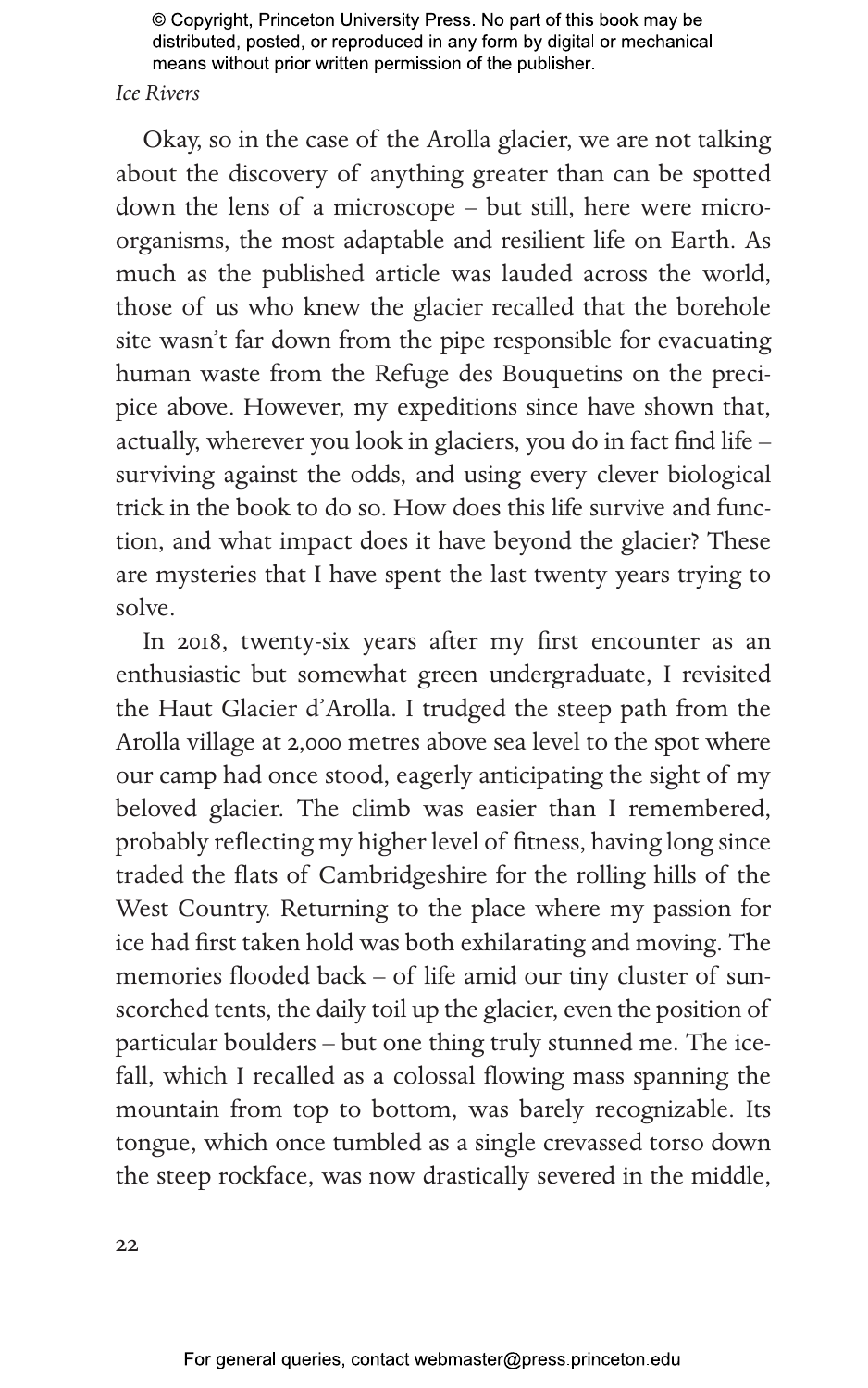*Glimpses of an Underworld*

such that its upper part was no longer connected to the lower tongue of the Bas Glacier d'Arolla in the valley below. Thus, the Bas Glacier d'Arolla, which the icefall had previously nourished, was about one kilometre shorter. I had witnessed the death of a glacier.

Up and over the lip of the hanging valley, in the main valley once carved by the Haut Glacier d'Arolla, I was again dumbfounded - where was the glacier? The landscape was painted in drab greys and browns, as if in mourning, apart from high white splotches where seasonal snowfall had yet to melt. Squinting, I could just make out the tiny brown snout of the Haut Glacier. Compared with twenty-five years ago, it was a kilometre further up the valley, and it sat motionless like a dark ghost, the steep, rocky sidewalls forming a shroud around its lower flanks. I was aghast – it was as if I'd returned home, only to find it had been ransacked. My stomach was in knots, and tears of disbelief welled up in my eyes.

Climate change might at times feel like an abstract concept, but when you experience a spectacle like this, and can compare your own before-and-after photos, the conclusion is undeniable. Such observations are echoed in the scientific literature, for satellite images reveal more than 20 per cent loss of glacier area in the Swiss Alps between the early 1970s and 2010.<sup>14</sup> But how do we know this to be the fault of humans? Couldn't it just be caused by natural cycles? Certainly, the planet has seen dramatic swings in temperatures, which have caused glaciers to both grow and shrink. During the Cenozoic Era, spanning the past sixty-five million years, over which our continents drifted to roughly their present positions, the climate (bar a few blips) has cooled, causing the gradual growth of glaciers. A key player in these shifts has been the concentration of carbon dioxide in the atmosphere, and changes in what we call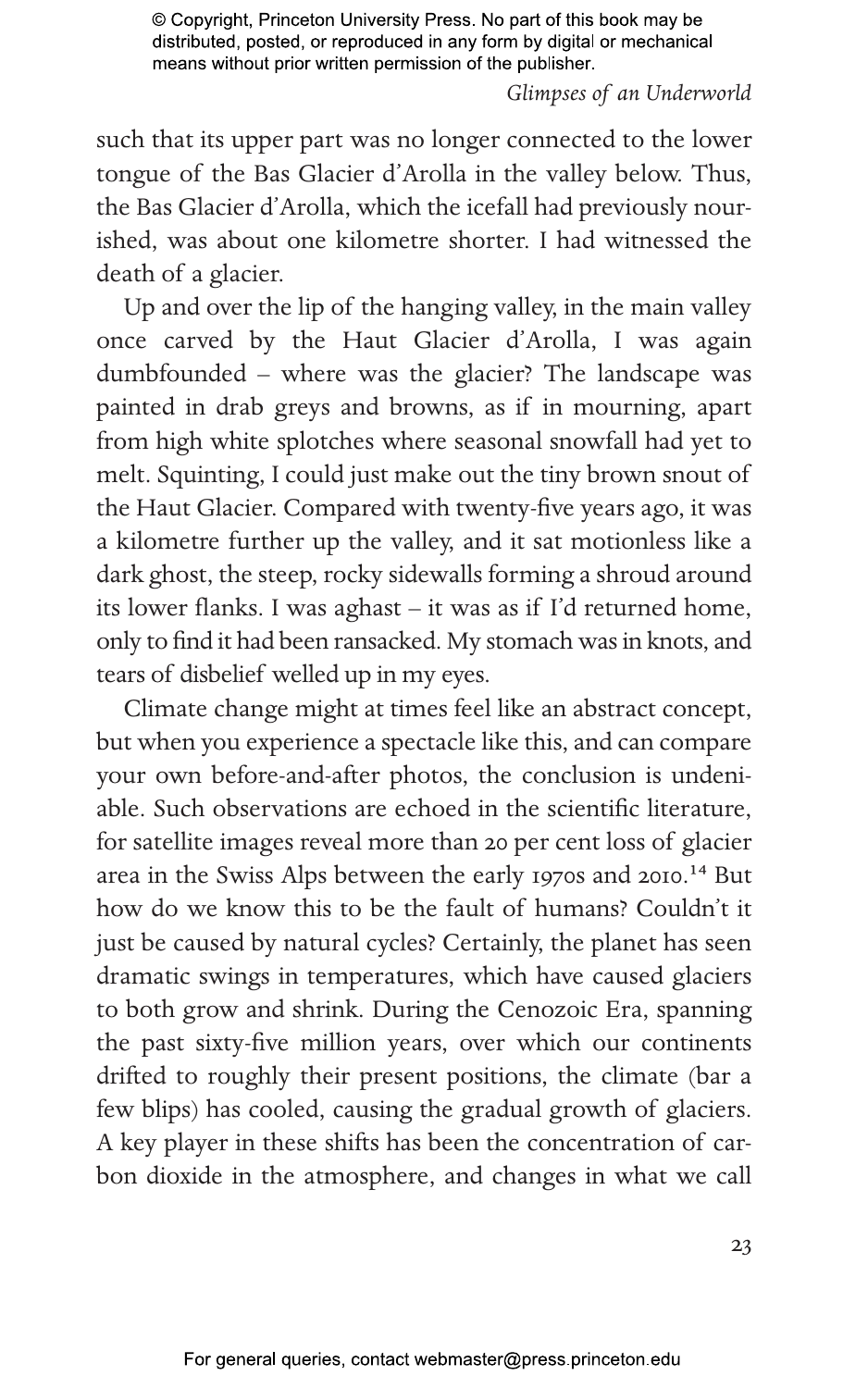# *Ice Rivers*

'the greenhouse effect'. This effect describes the fact that when the sun's rays hit the land surface they warm it up; some of that energy is radiated back to space, only not all of it makes it back, and instead is absorbed by clouds and greenhouse gases (one of which is carbon dioxide). This energy, or heat, is effectively trapped, as in a greenhouse.

The amount of carbon dioxide in the atmosphere over very long time periods such as the Cenozoic – before humans got to work, that is – has been a tug of war between several countervailing forces.<sup>15</sup> Volcanos add carbon dioxide to the atmosphere, erupting as the Earth's tectonic plates shift around. The breakdown of carbon-rich rocks at the Earth's surface also adds a little. Meanwhile, carbon dioxide is removed from the atmosphere by the weathering of other rocks and the growth of plants. Plants on land and plant-like creatures in the ocean are direct consumers of carbon dioxide during photosynthesis, and if their dead remains become buried below ground or in the depths of oceans – in the form of carbonate rocks such as limestone or perhaps as undecayed organic matter in peatlands and permafrost – this burial removes the gas from the atmosphere for a long period of time.

These different push-pull forces are thought to interact – for example, if volcanos spew out more carbon dioxide, this stimulates more weathering and plant growth which consume the gas and helps stop the planet getting too warm. It's a bit like a thermostat. Over the last four hundred million years, as life moved out of the oceans and on to land, the expansion of land plants and the associated weathering of rocks are thought to have gradually taken more and more carbon dioxide out of the air, helping prevent the Earth from heating up too much as a result of volcanic carbon dioxide.

During the Cenozoic a melting pot of different forces and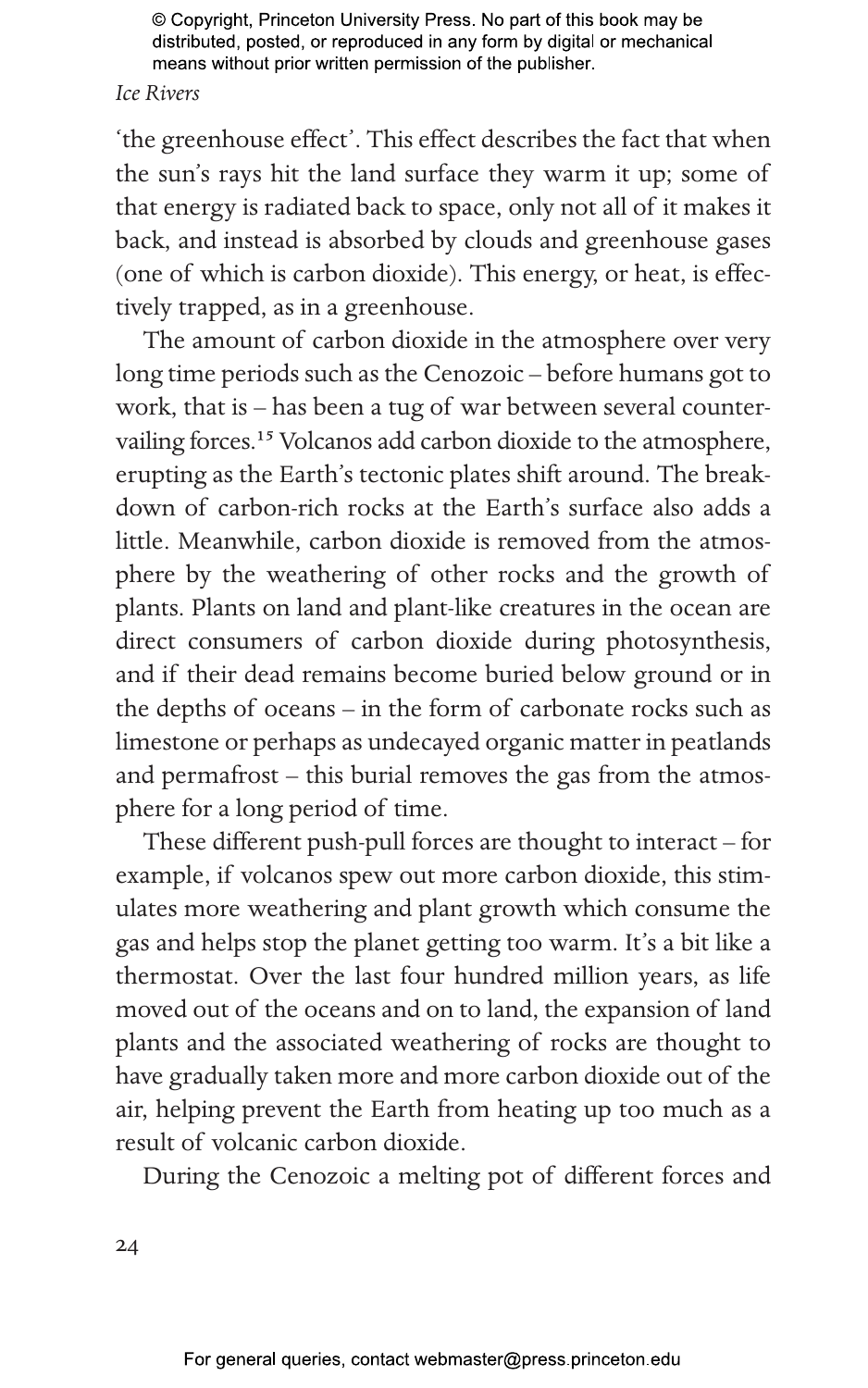#### *Glimpses of an Underworld*

their impacts on atmospheric carbon dioxide have slowly nudged Earth into the most recent of its so-called great 'Ice Ages' – times with significant ice at the poles. At its beginning, around sixty-five million years ago, continents were in their final phase of wandering away from their mother super continent, Pangaea, hitching a ride on top of tectonic plates. India at this time was detached from Eurasia, and the Indian plate dived down beneath the European plate by a process called subduction. High volcanic activity at the point where the plates met heated up carbon-rich rocks, producing carbon dioxide that flooded the atmosphere – more than a thousand molecules per million of carbon dioxide,<sup>16</sup> compared to just over four hundred per million today.17 Earth's climate was hot – too hot for the build-up of ice.

But starting from around fifty million years ago, India ran into Europe, pushing up the Himalaya mountain belt and the Tibetan Plateau – there was no more plunging of one plate beneath the other, and the carbon dioxide emitted by volcanos gradually fell. There's some debate as to whether the weathering 'sink' for carbon dioxide grew or not. It's possible it was boosted by the expansion of plants and some large-scale movement of plates; possibly the uplift of the Himalaya caused high rates of erosion, as the mountains were worn down by the elements and glaciers, and attacked by carbon dioxide in rain and meltwater.18 Whatever the cause, carbon dioxide concentrations have fallen since about fifty million years ago and Earth has shifted from a 'greenhouse' climate to an 'icehouse' one.

Around thirty million years ago, the climate was cool enough to form a large ice sheet in Antarctica.<sup>19</sup> This was aided by the creep of Australia, South America and Africa away from the Antarctic continent, creating a sea way and a powerful ocean current which swirled anti-clockwise (the Circum-Antarctic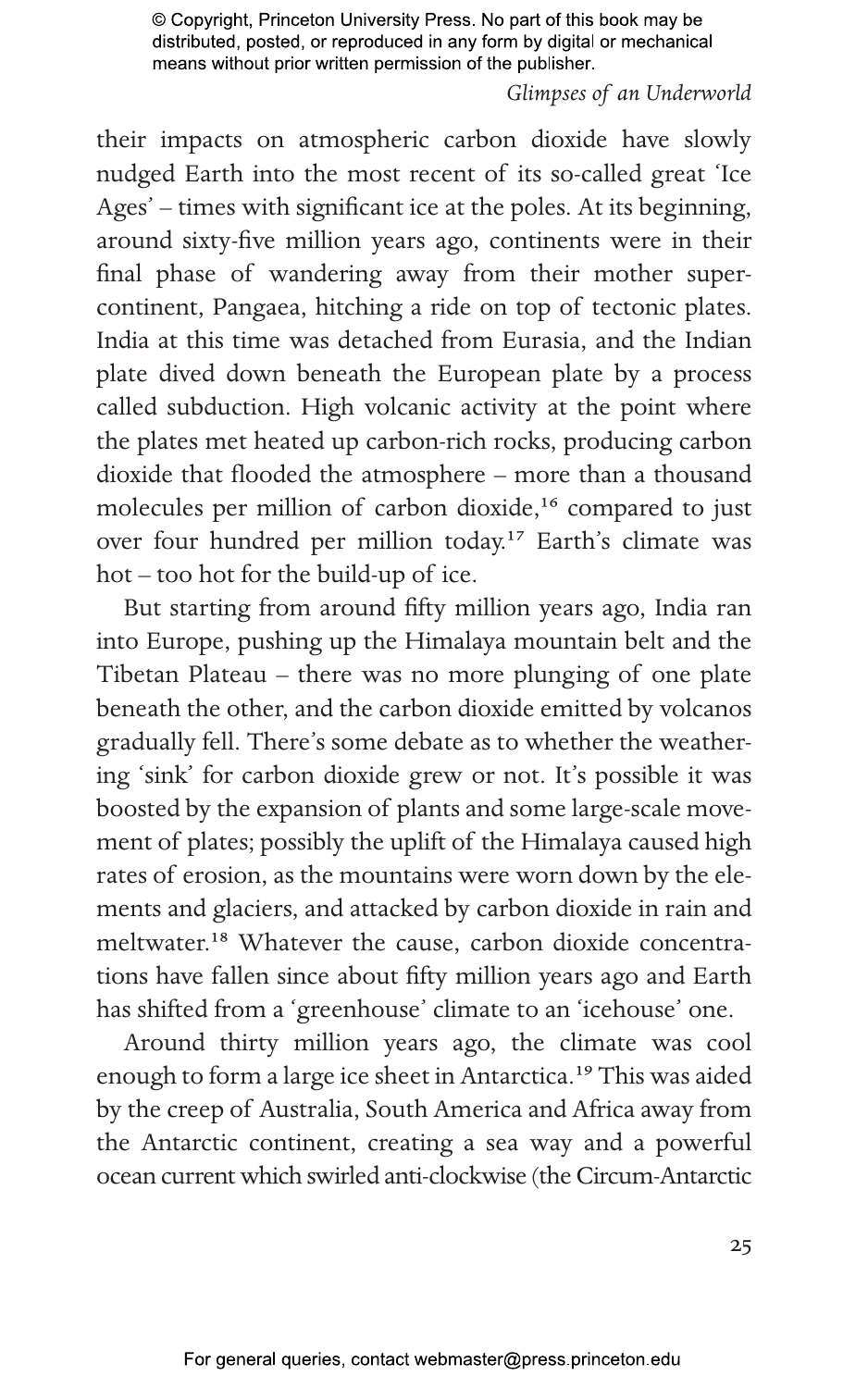# *Ice Rivers*

Current) around its land mass, keeping Antarctica cool. Two to three million years ago, following further cooling and carbon dioxide decline, ice sheets grew in the northern hemisphere, starting with the Greenland Ice Sheet that still remains today. Once ice sheets grow to a large size, their white, twinkling surfaces help keep the climate cool by reflecting as much as 90 per cent of the sun's rays back into space.

The last two million years of the Cenozoic are known as the Quaternary Period. During this time carbon dioxide in the atmosphere was at an all-time low in the Cenozoic and conditions were already cool. Our records show that a new factor became important in the climate's tug of war at this time, producing a fresh suite of climate variations on top of long-term Cenozoic cooling. Tiny, regular shifts in the shape of the Earth's orbit of the sun began to influence Earth's glaciers, by affecting the amount of heat reaching the surface of the planet, and acting as the pacemaker for regular cycles of warming and cooling.20 These orbital variations were not new, but started to have more impact once the ice sheets were large and the climate was cool. There is also some evidence that they became more pronounced around three million years ago, causing cooler northern hemisphere summers which allowed ice to build up.<sup>21</sup> Thereafter, they led to a pattern of swapping between short warm 'interglacial periods' of tens of thousands of years to longer cold 'glacial periods' of up to 100,000 years. Glaciers and ice sheets grew during glacial periods – including ice sheets across North America and Europe – and then melted again during interglacial periods, in cycles called 'glacial interglacial cycles'.

We are currently sitting in an interglacial of the Quaternary period called the Holocene, and have been for roughly the past 10,000 years. There have been naturally occurring climate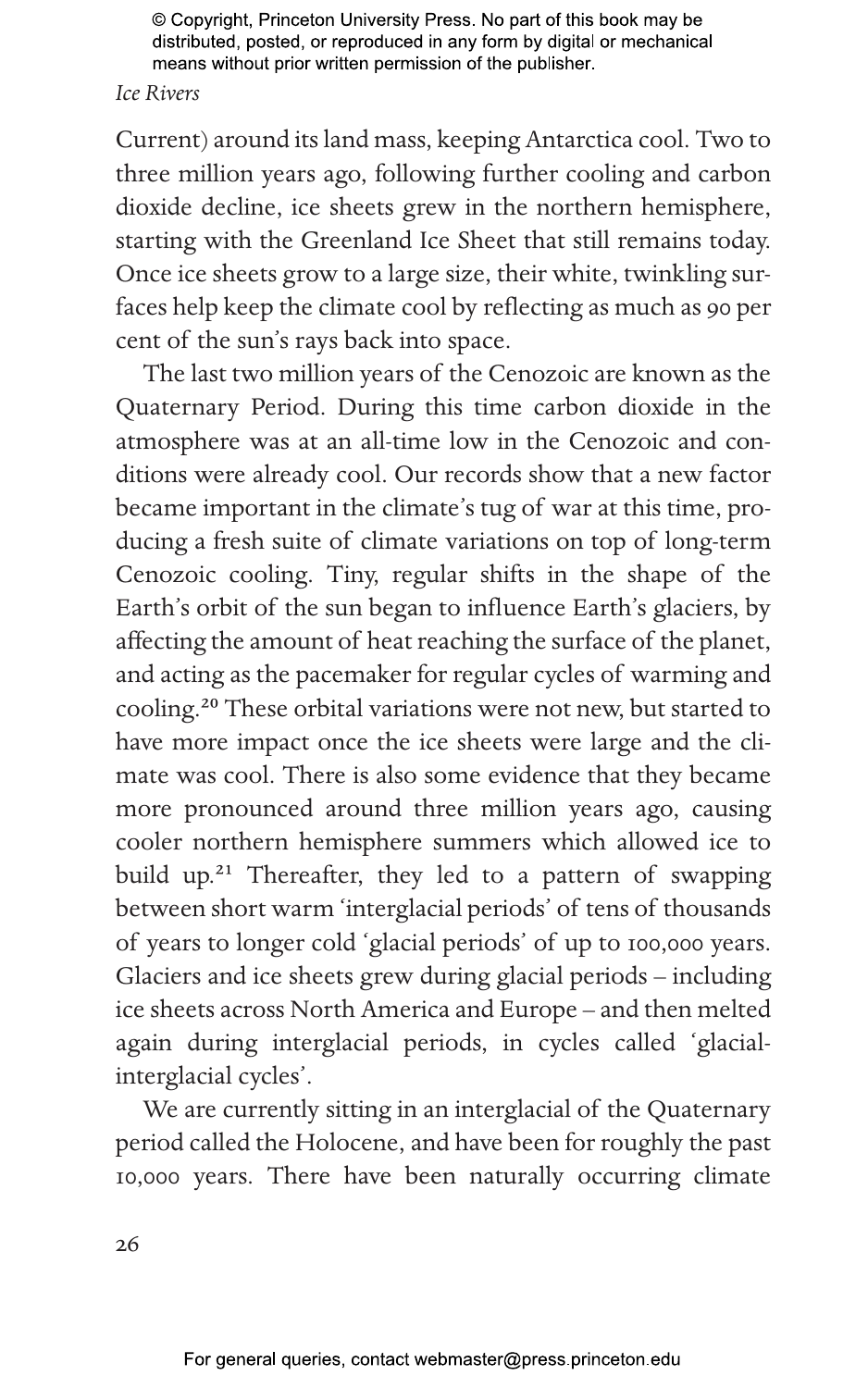#### *Glimpses of an Underworld*

variations during this period – we know, for example, that during 'the Little Ice Age' of the Middle Ages, temperatures were as much as two degrees Celsius lower than those found today. Many glaciers grew during this time, continuing to do so until the mid-nineteenth century. Countless paintings depict glaciers advancing down their valleys, engulfing entire alpine villages; bishops were even summoned to exorcise the evil spirits from these ice monsters.<sup>22</sup>

So climate change has clearly occurred naturally in the past, both warming and cooling. However, the alarming truth is that atmospheric levels of carbon dioxide and other greenhouse gases such as methane have soared over the last century. We know this from the tiny air bubbles trapped in ancient ice laid down in the middle of Antarctica and Greenland, sampled by drilling deep cores down to layers that go back almost a million years, covering as many as eight glacial-interglacial cycles.<sup>23</sup> This is largely due to human activity – burning fossil fuels, cultivating rice paddies, felling forests, rearing livestock, to name but a few. Some people have argued that we can't call the current period the Holocene anymore, since humans have created their own climatically distinct epoch – the Anthropocene.

The present-day concentrations of carbon dioxide in the atmosphere are now as high as during the mid-Pliocene, three million years ago;<sup>24</sup> global mean air temperatures were up to three degrees warmer than today and sea levels twenty metres higher – as if the Greenland and West Antarctic Ice Sheets largely disappeared, plus some ice from around East Antarctica.<sup>25</sup> Which begs the question, where are we headed?

As we pump more and more greenhouse gases into the atmosphere, we have to delve ever further back in time to find a period where similarly greenhouse gas-charged conditions were present on Earth  $-$  only then it was due to the rising